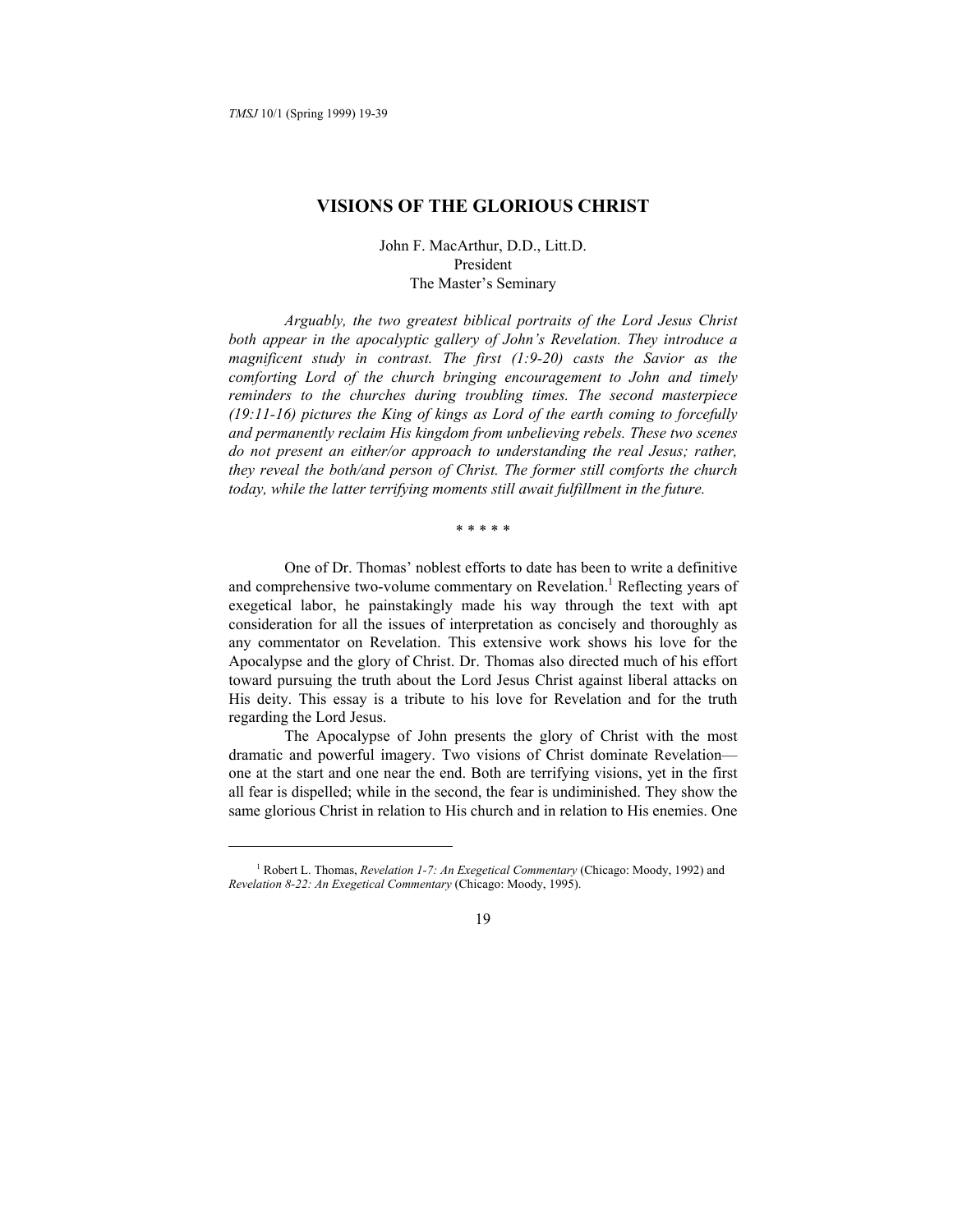is a vision of encouragement, the other a vision of sheer terror. Together, they present the undiminished glory of the divine Son of God.

By the close of the first century, Christianity had become a hated and despised religious sect in the Roman Empire. Writing to Emperor Trajan early in the second century, Pliny the Roman governor of Bithynia scorned Christianity as a "depraved and excessive superstition."2 [H](#page-1-0)e went on to complain that "the contagion of this superstition [Christianity] has spread not only in the cities, but in the villages and rural districts as well."3 [T](#page-1-1)he Roman historian Tacitus, a contemporary of Pliny, described Christians as "a class hated for their abominations,"<sup>4</sup> [w](#page-1-2)hile Suetonius, another contemporary of Pliny, dismissed them as "a sect of men adhering to a novel and mischievous superstition."5

Apart from the natural hostility of fallen men toward those who embraced the gospel, Christians were hated for several more reasons. Politically, the Romans viewed them as disloyal because they refused to acknowledge Caesar as the supreme authority. That disloyalty was confirmed in the eyes of the Roman officials by the Christians' refusal to offer the obligatory sacrifices of worship to the emperor. Also, many of their meetings were held privately at night, causing the Roman officials to accuse them of designing anti-government plots.

Religiously, Christians were denounced as atheists because they rejected the Roman pantheon of gods, and because they worshiped an invisible God, not an idol. Wild rumors, based on misunderstandings of Christian beliefs and practices, falsely accused them of cannibalism, incest, and other sexual perversions.

Socially, Christians were generally from the lower classes of society (cf. 1 Cor 1:26) and thus despised by the Roman aristocracy. The Christian teaching that all are equal (Gal 3:28; Col 3:11), the Romans saw as a threat to undermine the hierarchical structure of Roman society and topple the elite from their privileged status. It also heightened the Roman aristocracy's fear of a slave rebellion. Christians did not openly oppose slavery, but the perception was that they undermined it by teaching that master and slave were equal in Christ (cf. Philemon). Finally, Christians declined to participate in the worldly amusements that were so much a part of pagan society, e.g. avoiding festivals, the theater, and other pagan events.

Economically, Christians were seen as a threat by the numerous priests, craftsmen, and merchants who profited from idol worship. The resulting hostility, unforgettably seen in the riot at Ephesus (Acts 19:23ff.), deepened as Christianity became more widespread. In his letter to Emperor Trajan cited above, Pliny

<sup>2</sup> Pliny, *Letters II*, Loeb Classical Library, 405.

<sup>3</sup> Ibid.

<sup>4</sup> Tacitus, *The Annals XIII-XVI*, Loeb Classical Library, 283.

<span id="page-1-2"></span><span id="page-1-1"></span><span id="page-1-0"></span><sup>5</sup> Suetonius, *Book II*, Loeb Classical Library, 111.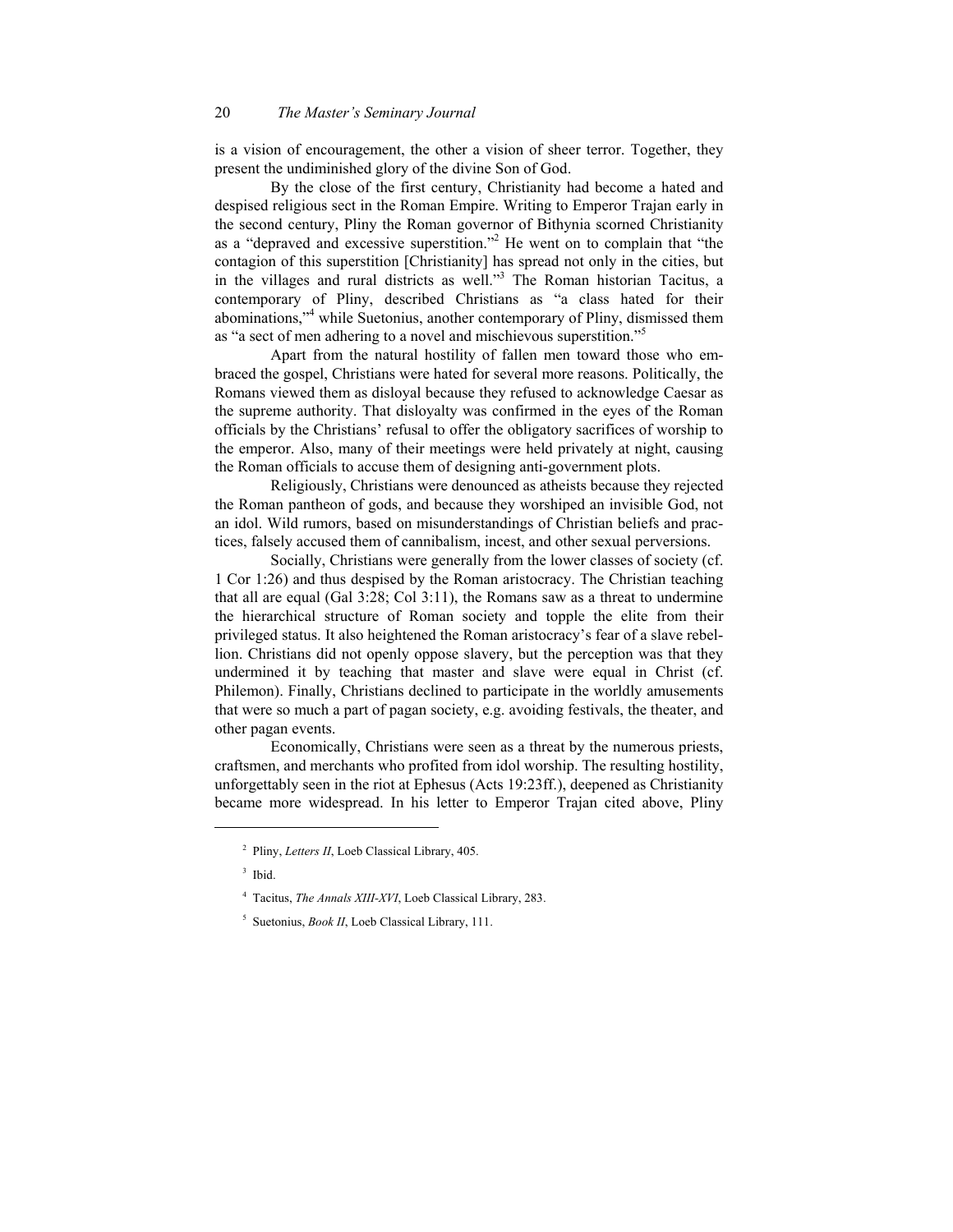complained that the pagan temples had been deserted and that those who sold sacrificial animals found few buyers.<sup>6</sup>

In that superstitious age, many Romans feared that natural disasters resulted from the neglect of the pagan gods. The third-century Christian apologist Tertullian remarked sarcastically, "If the Tiber reaches the walls, if the Nile does not rise to the fields, if the sky doesn't move or the earth does, if there is famine, if there is plague, the cry is at once, 'Christians to the lion!' What, all of them to one lion?"

During the first few decades after the death of Christ, the Roman government considered Christianity merely a sect of Judaism (cf. Acts 18:12-16). Eventually, it was the hostility which the Jews displayed against the Christians that led the Romans to recognize Christianity as a religion distinct from Judaism. That identified Christians as worshipers of an illegal religion because Judaism was a *religio licita* or legal religion. Yet, there was no official persecution by the Roman authorities until the time of Nero. Seeking to divert public suspicion that he had caused the great fire in Rome (July 19, A.D. 64), Nero blamed the Christians for it. As a result, many Christians were executed at Rome (including both Peter and Paul, according to tradition), but there was as yet no Empire-wide persecution.

Three decades later, Emperor Domitian instigated an official persecution of Christians. Little is known of the details, but it extended to the province of Asia (modern Turkey). The Apostle John had been banished to the island of Patmos, and at least one person, a pastor, had already been martyred (Rev 2:13). The persecuted, beleaguered, and discouraged believers in Asia Minor, to whom John addressed the book of Revelation, desperately needed encouragement. It had been years since Jesus ascended, Jerusalem had been destroyed, and Israel ravaged. The church was losing its first love, compromising, tolerating sin, becoming powerless, and distasteful to the Lord Himself as described in Rev 2-3. The other Apostles were dead and John had been exiled. The whole picture looked very bleak; so that is why the first vision John received from the inspiring Holy Spirit is of Christ's present ministry in the church.

John's readers took comfort in the knowledge that Christ would one day return in glory and defeat His enemies. The description of those momentous events takes up most of the book of Revelation. However, the vision of Jesus Christ that begins the book does not describe Jesus in His future glory, but rather depicts Him in the present as the glorified Lord of the church. In spite of all the disappointments, the Lord had not abandoned His church nor His promises. This

<sup>6</sup> Pliny, *Letters II*, 405.

<sup>7</sup> Tertullian, *Apology*, The Ante-Nicene Fathers, 47.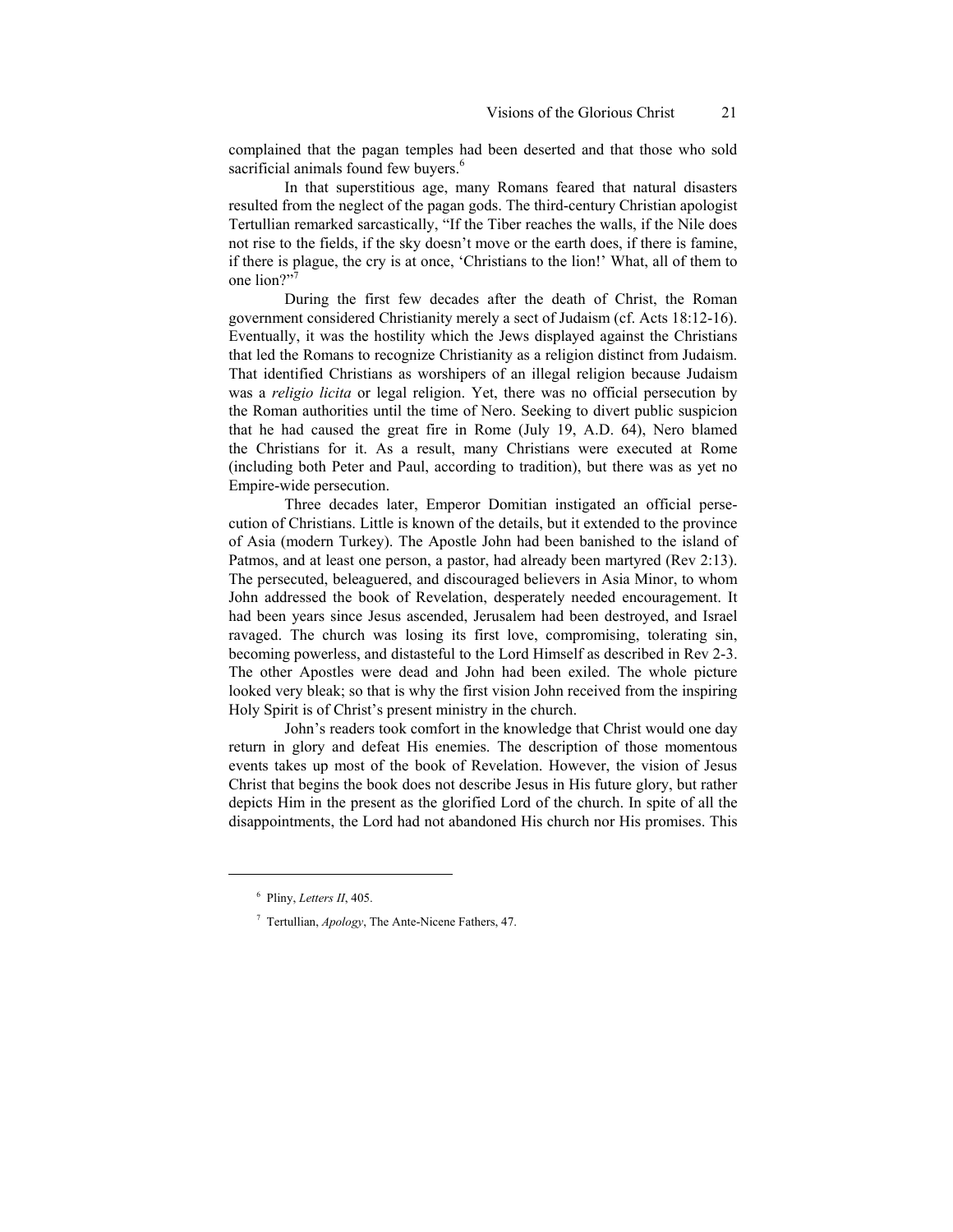powerful vision of Christ's present ministry must have provided great hope and comfort to the wondering and suffering churches to whom John wrote.

### **CHRIST AND HIS CHURCH – A VISION OF COMFORT**

I, John, your brother and fellow-partaker in the tribulation and kingdom and perseverance which are in Jesus, was on the island called Patmos, because of the word of God and the testimony of Jesus. I was in the Spirit on the Lord's day, and I heard behind me a loud voice like the sound of a trumpet, saying, "Write in a book what you see, and send it to the seven churches: to Ephesus and to Smyrna and to Pergamum and to Thyatira and to Sardis and to Philadelphia and to Laodicea." And I turned to see the voice that was speaking with me. And having turned I saw seven golden lampstands; and in the middle of the lampstands one like a son of man, clothed in a robe reaching to the feet, and girded across His breast with a golden girdle. And His head and His hair were white like white wool, like snow; and His eyes were like a flame of fire; and His feet were like burnished bronze, when it has been caused to glow in a furnace, and His voice was like the sound of many waters. And in His right hand He held seven stars; and out of His mouth came a sharp two-edged sword; and His face was like the sun shining in its strength. And when I saw Him, I fell at His feet as a dead man. And He laid His right hand upon me, saying, "Do not be afraid; I am the first and the last, and the living One; and I was dead, and behold, I am alive forevermore, and I have the keys of death and of Hades. "Write therefore the things which you have seen, and the things which are, and the things which shall take place after these things. "As for the mystery of the seven stars which you saw in My right hand, and the seven golden lampstands: the seven stars are the angels of the seven churches, and the seven lampstands are the seven churches (Rev 1:9-20).

# **The Setting of the Vision (1:9-11)**

John humbly identified with his readers by describing himself as their fellow partaker, sharing with them first of all in tribulation. Like them, John was at that moment suffering severe persecution for the cause of Christ, having been exiled with other criminals. He could thus identify with the suffering believers to whom he wrote. John was part of the same kingdom as his readers— in the sphere of salvation, the redeemed community over which Jesus reigns as Lord and King (cf. v. 5). He shared a kinship with them as a fellow subject of Jesus Christ. Finally, John identified with his readers in the matter of perseverance (ύπομονή, hupomon $M_{\infty}^*$ ), which literally means "to remain under." It speaks of patiently enduring difficulties without giving up.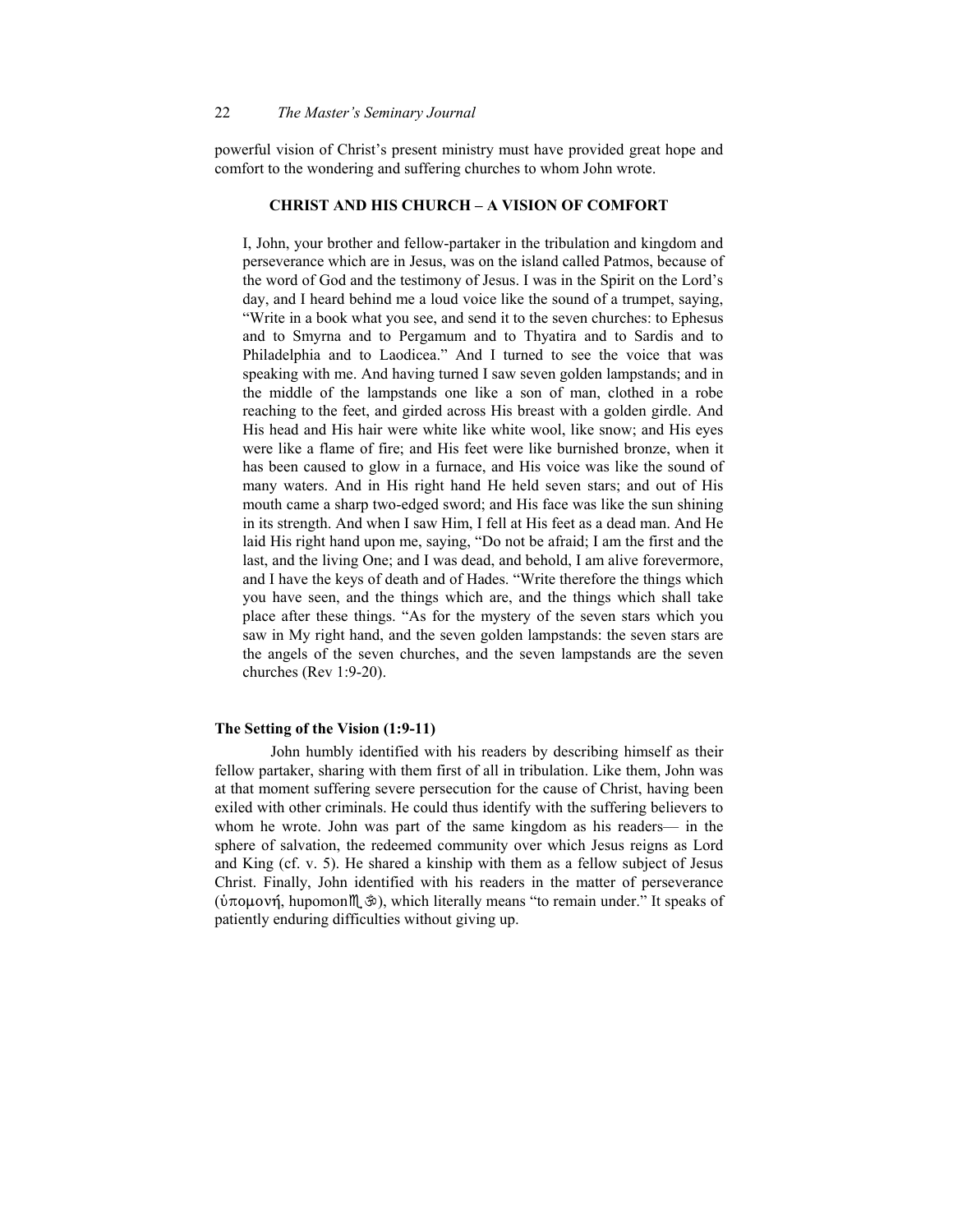When he received this vision, John was in exile on the island called Patmos. A barren, volcanic island in the Aegean Sea, Patmos is at its extremities about ten miles long and five to six miles wide and located some forty miles offshore from Miletus (a city in Asia Minor about thirty miles south of Ephesus, cf. Acts 20:15-17). According to the Roman historian Tacitus, exile to such islands was a common form of punishment in the first century. At about the same time that John was banished to Patmos, Emperor Domitian exiled his own niece, Flavia Domitilla, to another island.<sup>8</sup> [U](#page-4-0)nlike Flavia Domitilla, whose banishment was politically motivated, John was probably sent to Patmos as a criminal, i.e. as a Christian, he was a member of an illegal religious sect. If so, the conditions under which he lived would have been harsh. Exhausting labor under the watchful eye and ready whip of a Roman overseer, insufficient food and clothing, and having to sleep on the bare ground would have taken their toll on a ninety-yearold man. It was on that bleak, barren island, under those brutal conditions, that John received the most extensive revelation of the future ever given.

John's only crime was faithfulness to "the word of God" and "the testimony of Jesus." Those two phrases appear to be synonymous references to his faithful, unequivocal, uncompromising preaching of the gospel of Jesus Christ.

John received his vision while he was in the Spirit; his experience transcended the bounds of normal human comprehension. Under the Holy Spirit's control, John was transported to a plane of experience and perception beyond that of the human senses. In that state, God supernaturally revealed Revelation to him. Ezekiel (Ezek 2:2; 3:12, 14), Peter (Acts 10:9ff.), and Paul (Acts 22:17-21; 2 Cor 12:1ff.) had similar experiences. John received his vision on the Lord's day. While some argue that this refers to the time of eschatological judgment called the Day of the Lord, it is best understood as a reference to Sunday. The Greek phrase translated the Lord's Day, τη κυριακή ήμέρα, (*t*),  $\ddot{\mathcal{D}}$ *kuriak*  $M\rightarrow \infty$  *h* $M\rightarrow \infty$  *is different from the one translated* "the Day of the Lord" (cf. Acts 2:20; 1 Thess 5:2; 2 Thess 2:2; 2 Pet 3:10) and appears only here in the New Testament. Further, the vision John received had nothing to do with the eschatological Day of the Lord; it was a vision of Christ's present ministry in the church. Finally, in the second century this phrase was widely used to refer to Sunday.<sup>9</sup> ["T](#page-4-1)he Lord's Day" became the customary way of referring to Sunday because Christ's resurrection took place on a Sunday.

John received his commission to record the vision in dramatic fashion. The loud voice (cf. Ezek 3:12) was that of the Lord Jesus Christ (cf. vv. 12-13, 17-18), sounding to John in its piercing, commanding clarity like the sound of a trumpet. Throughout the book of Revelation, a loud voice or sound indicates the

<sup>8</sup> F. F. Bruce, *New Testament History* (Garden City, NY: Doubleday Galilee, 1980) 413.

<span id="page-4-1"></span><span id="page-4-0"></span><sup>9</sup> R. J. Bauckham, "The Lord's Day" in *From Sabbath to Lord's Day*, D. A. Carson, ed. (Grand Rapids: Zondervan, 1982) 221f.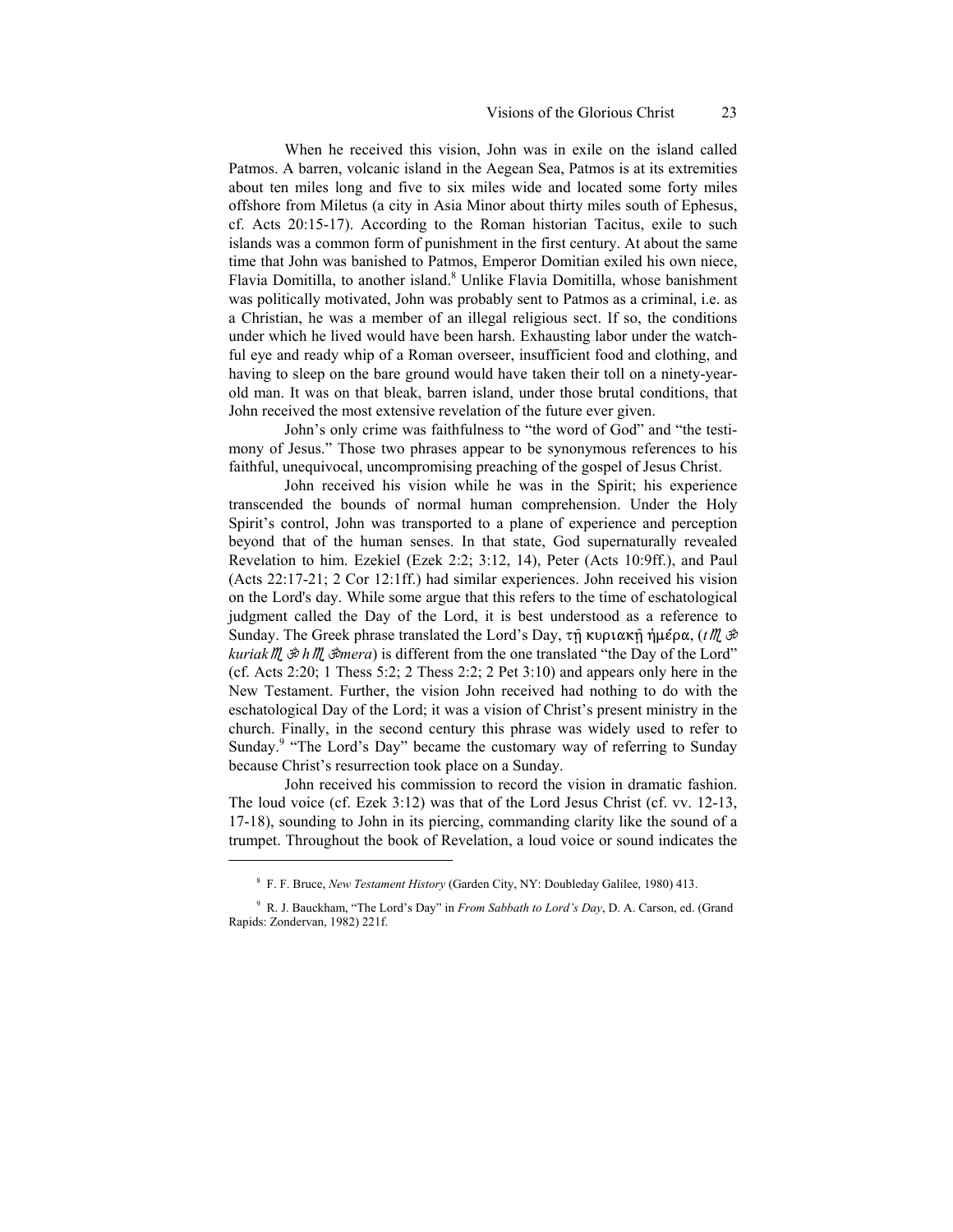solemnity of what is about to be revealed (cf. 5:2, 12; 6:10; 7:2, 10; 8:13; 10:3; 11:12, 15; 12:10; 14:2, 15, 18; 16:1, 17; 19:1, 17; 21:3). The scene is reminiscent of the giving of the Law at Sinai (Exod 19:16).

The sovereign, powerful voice from heaven commanded John, "Write in a book (or scroll) what you see." This is the first of twelve commands in the book of Revelation for John to write what he saw (cf. v. 19; 2:1, 8, 12, 18; 3:1, 7, 14; 14:13; 19:9; 21:5); only on one occasion was he forbidden to write (10:4).

After writing the vision, John was to send it to the seven churches: to Ephesus, to Smyrna, to Pergamum, to Thyatira, to Sardis, to Philadelphia, and to Laodicea. These churches were chosen because they were located in the key cities of the seven postal districts into which the Roman province of (modern Turkey) Asia was divided. They were thus the central points for disseminating information. The seven cities appear in the order that a messenger, traveling on the circular road that linked them, would visit them. After landing at Miletus, the messenger or messengers bearing the book of Revelation would have traveled north to Ephesus (the city nearest to Miletus), then in a clockwise circle to Smyrna, Pergamum, Thyatira, Sardis, Philadelphia, and Laodicea. Copies of Revelation would have been distributed to each church.

# **The Unfolding of the Vision (1:12-16, 20)**

Having described the circumstances in which he received it, John then recorded the vision itself. This revealing and richly instructive look at the present work of the glorified Son of God discloses seven aspects of the Lord Jesus Christ's constant ministry to those who belong to Him in His church: He empowers, intercedes for, purifies, speaks authoritatively to, controls, protects, and reflects His glory through His church.

## **Christ Empowers His Church (1:13a, 20a)**

At the outset of the vision, John had his back to the voice, so he turned to see the voice that was speaking with him. As he did so, he first saw seven golden lampstands, identified in verse 20 as the seven churches. These were like the common portable oil lamps placed on lampstands that were used to light rooms at night. They symbolize churches as the lights of the world (Phil 2:15). They are golden because gold was the most precious metal. The church is to God the most beautiful and valuable entity on earth—so valuable that Jesus was willing to purchase it with His own blood (Acts 20:28). Since seven is the number of completeness (cf. Exod 25:31-40; Zech 4:2), these seven churches may symbolize churches in general.

In the middle of the lampstands, John saw one like a son of man (cf. Dan 7:13)—the glorified Lord of the church moving among His churches. Jesus promised His continued presence with His church, "I am with you always, even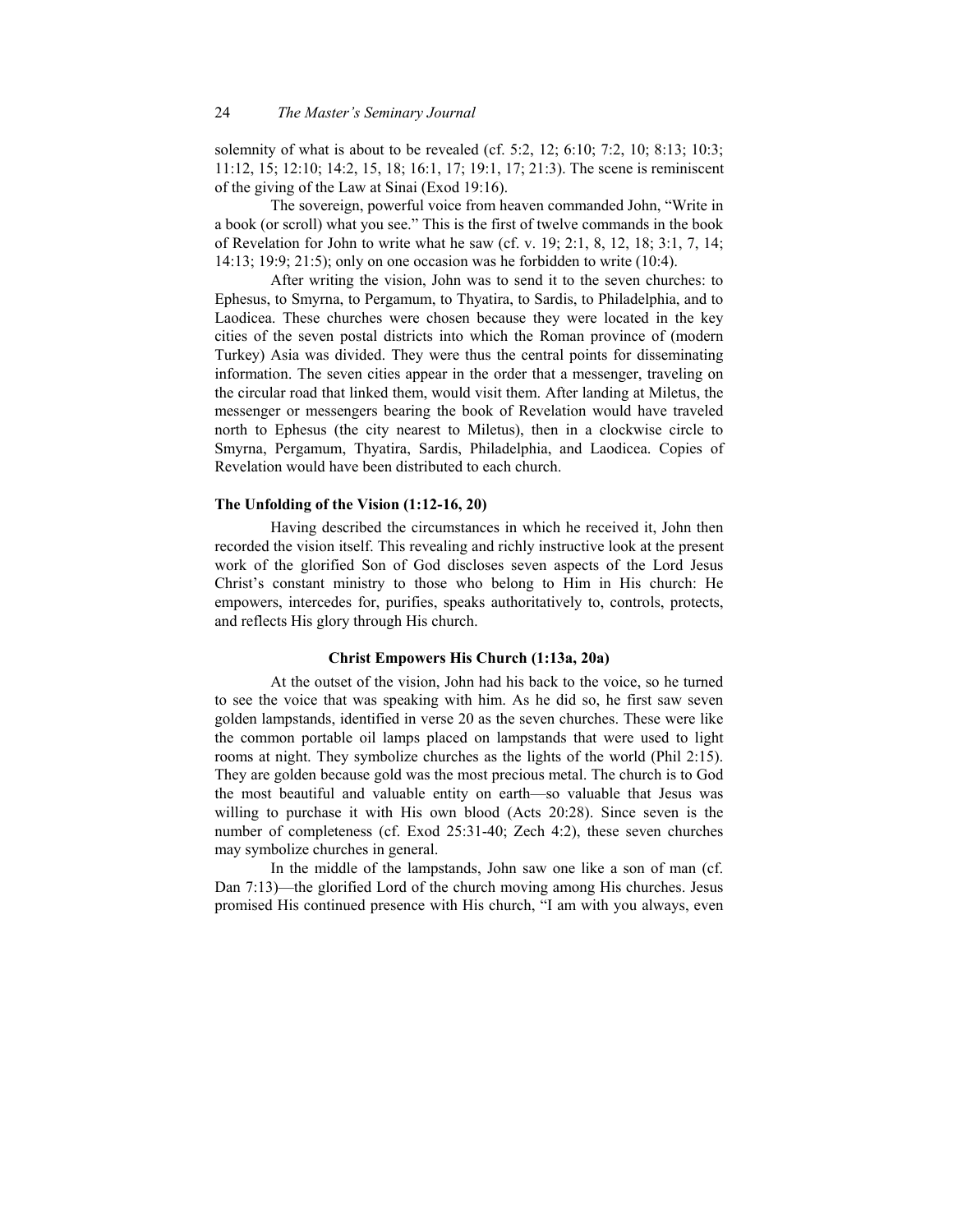to the end of the age" (Matt 28:20). Matthew 18:20 promises Christ's presence during the difficult work of confronting sin in the church. On the night before His death, Jesus promised His disciples, "I will not leave you as orphans; I will come to you . . . . If anyone loves Me, he will keep my word; and My Father will love him, and We will come to him, and make Our abode with him" (John 14:18, 23). Hebrews 13:5 records His promise, "I will never desert you, nor will I ever forsake you."

The living Christ indwells His church to empower it. Believers personally and collectively have the inestimable privilege of drawing on that power through continual communion with Him. Paul wrote of the Lord's Supper, "Is not the cup of blessing which we bless a sharing in the blood of Christ? Is not the bread which we break a sharing in the body of Christ?" (1 Cor 10:16). The presence of the Lord Jesus Christ in His church empowers it, enabling believers to say triumphantly with the apostle Paul, "I can do all things through Him who strengthens me" (Phil 4:13).

# **Christ Intercedes for His Church (1:13b)**

The first thing John noted was that Christ was clothed in a robe reaching to the feet (cf. Isa 6:1). Such robes were worn by royalty (e.g., the kings of Midian, Judg 8:26; Jonathan, 1 Sam 18:4; Saul, 1 Sam 24:4; Ahab and Jehoshaphat, 1 Kgs 22:10; and Esther, Esth 5:1) and prophets (1 Sam. 28:14). But the word translated robe was used most frequently (six of its seven occurrences) in the Septuagint to describe the robe worn by the High-Priest. While Christ is biblically presented as prophet and king, and His majesty and dignity emphasized, the robe here pictures Christ in His role as the great High-Priest of His people (cf. Heb 2:17; 3:1; 4:14; 7:24-25; 9:11-12). That He was girded across His chest with a golden sash reinforces that interpretation, since the High-Priest in the Old Testament wore such a sash (cf. Exod 28:4; Lev 16:4).

As High-Priest, Christ offered once-for-all the perfect and complete sacrifice for sins, and now permanently, faithfully intercedes for His own (Rom 8:33-34). The knowledge that their High-Priest was moving sympathetically in their midst to care for and protect His own must have provided great comfort and hope to the struggling and persecuted churches.

# **Christ Purifies His Church (1:14-15a)**

Having described Christ's clothing in verse 13, John described His person in verses 14 and 15. The first few features depict Christ's work of chastening and purifying His church.

The New Testament clearly sets forth the holy standard that Christ has established for His church. "Therefore you are to be perfect," Jesus commanded, "as your heavenly Father is perfect" (Matt 5:48). Paul wrote, "I betrothed you to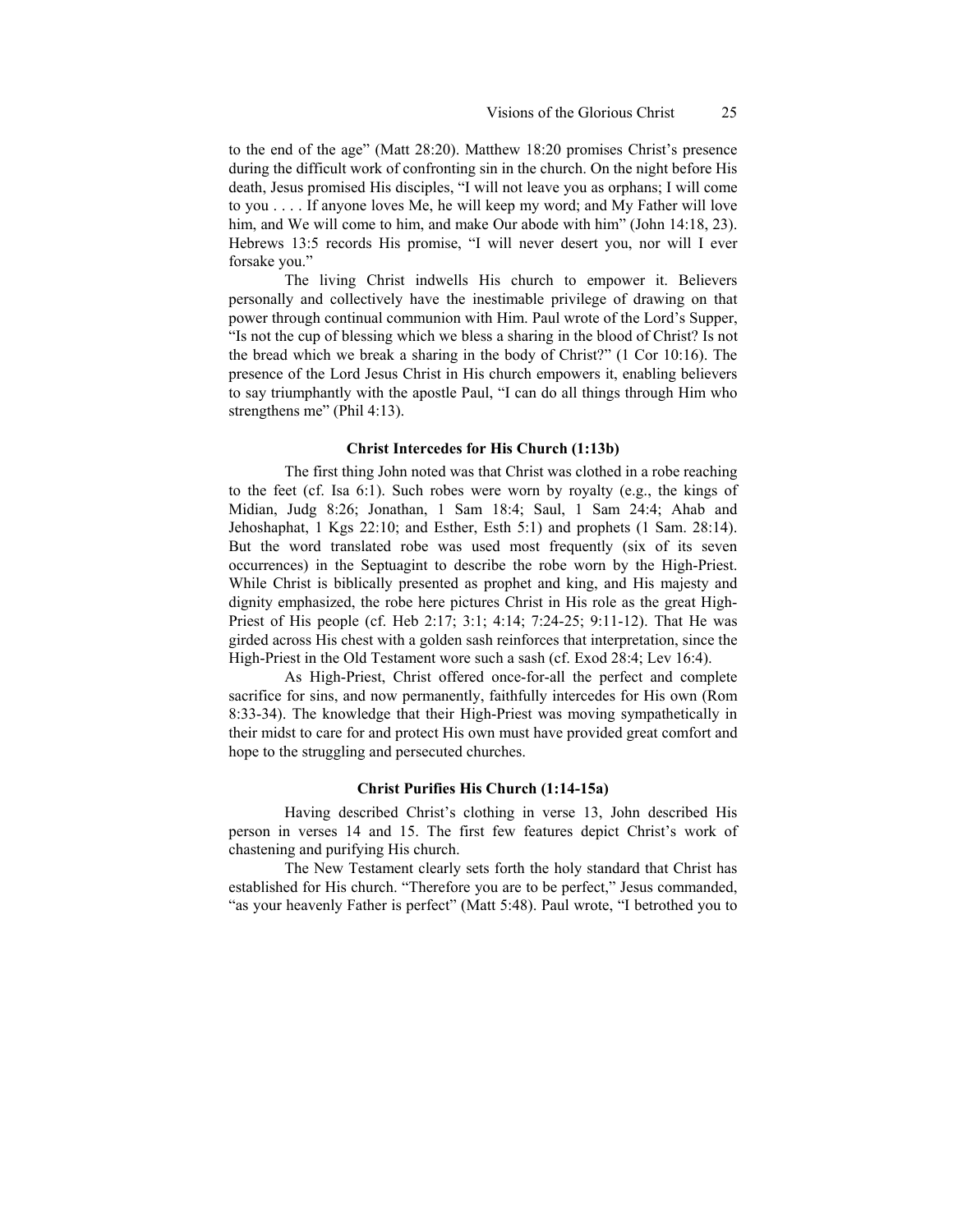one husband, that to Christ I might present you as a pure virgin" (2 Cor 11:2). He reminded the Ephesians that "Christ . . . loved the church and gave Himself up for her; that He might sanctify her, having cleansed her by the washing of water with the word, that He might present to Himself the church in all her glory, having no spot or wrinkle or any such thing; but that she would be holy and blameless" (Eph 5:25-27). Paul explained that Christ "has now reconciled you in His fleshly body through death, in order to present you before Him holy and blameless and beyond reproach" (Col 1:22). Peter reminds believers that God expects them to "like the Holy One who called you, be holy yourselves also in all your behavior; because it is written, 'You shall be holy, for I am holy'" (1 Pet 1:15-16).

To maintain that divine standard, Christ will discipline His church (Matt 18:15-21; John 15:2; Heb 12:5ff.)—even to the point of taking the lives of some impenitent, sinning Christians (Acts 5:1-11; 1 Cor 11:28-30). Even Peter, who well understood the power of temptation, warned, "It is time for judgment to begin with the household of God" (1 Pet 4:17).

John's description of Christ's head and hair as white like white wool, like snow, is an obvious reference to Daniel 7:9, where similar language describes the Ancient of Days (God the Father). The parallel descriptions affirm Christ's deity; He possesses the same attribute of holy knowledge and wisdom as the Father. "White" translates λευκός, *leukos*, which has the connotation of "bright," "blazing," or "brilliant." It symbolizes Christ's eternal, glorious, holy truthfulness.

Continuing his description of the glorified Christ, John noted that His eyes were like a flame of fire (cf. 2:18; 19:12). His searching, revealing, infallible gaze penetrates to the very depths of His church, revealing to Him with piercing clarity the reality of everything there is to know. Jesus declared, "There is nothing covered that will not be revealed, and hidden that will not be known" (Matt 10:26). In the words of Hebrews, "There is no creature hidden from His sight, but all things are open and laid bare to the eyes of Him with whom we have to do" (Heb 4:13). The omniscient Lord of the church will not fail to recognize and deal with sin in His church.

That Christ's feet were like burnished bronze, when it has been made to glow in a furnace continues the obvious sequence by making a clear reference to judgment on sinners in the church. Kings in ancient times sat on elevated thrones, so that those being judged would always be beneath the king's feet. The feet of a king thus came to symbolize his authority. The red-hot, glowing feet of the Lord Jesus Christ picture Him moving through His church to exercise His chastening authority, ready to deal out remedial pain (if need be) to sinning Christians.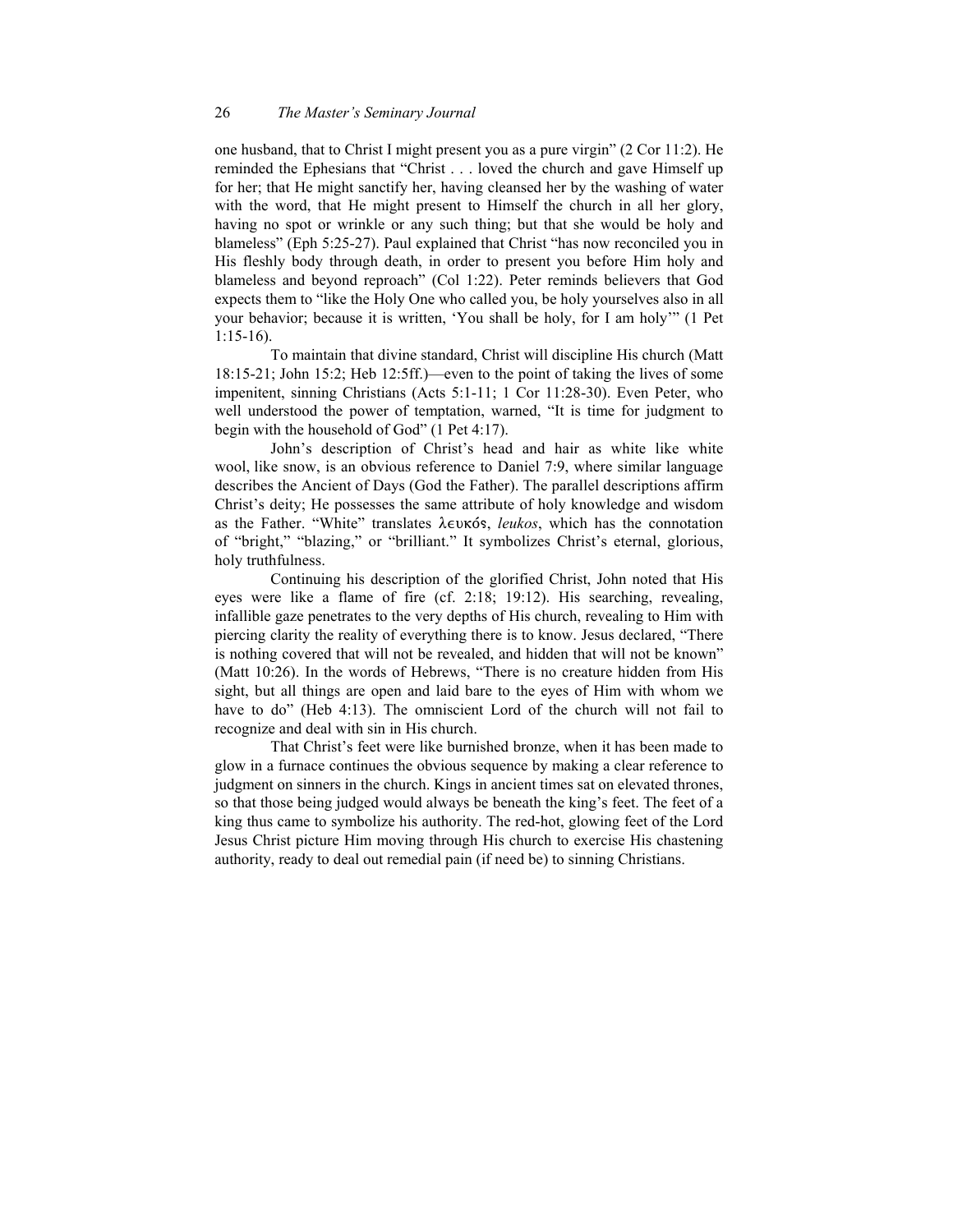### **Christ Speaks Authoritatively to His Church (1:15b)**

When Christ spoke again, it was no longer with the trumpet-like sound of verse 10. To John, His voice was like the sound of many waters (cf. 14:2; 19:6), like the familiar mighty roar of the surf crashing on the rocky shores of Patmos in a storm. The voice of the eternal God was similarly described in Ezekiel 43:2−yet another parallel affirming Christ's deity. This is the voice of sovereign power, the voice of supreme authority, the very voice that will one day command the dead to come forth from the graves (John 5:28-29).

When Christ speaks, the church must listen. At the transfiguration God said, "This is My beloved Son…listen to Him!" (Matt 17:5). "God, after He spoke long ago to the fathers in the prophets in many portions and in many ways," wrote the author of Hebrews, "in these last days has spoken to us in His Son" (Heb 1:1-2). Christ speaks to His church directly through the Holy Spiritinspired Scriptures.

# **Christ Controls His Church (1:16a, 20b)**

As the head of His church (Eph 4:15; 5:23; Col 1:18), and the ruler of the "kingdom of [God's] beloved Son" (Col 1:13), Christ exercises authority in His church. In John's vision, Christ is holding in His right hand the seven stars (cf. 2:1; 3:1), identified in verse 20 as the angels of the seven churches, thus symbolizing those authorities. That He held them in His right hand likely does not picture safety and protection, but control. The common New Testament word for "angels" is ἄγγελοι, *angeloi*, leading some interpreters reasonably to conclude that angels are in view in this passage. But the New Testament nowhere teaches that angels are involved in the leadership of the church. Angels do not sin and thus have no need to repent as the messengers, along with the congregations they represented, are exhorted to do (cf. 2:4-5, 14, 20; 3:1-3, 15, 17, 19). Dr. Thomas notes a further difficulty with this view: "It presumes that Christ is sending a message to heavenly beings through John, an earthly agent, so that it may reach earthly churches through angelic representatives."<sup>10</sup> [T](#page-8-0)herefore, *angeloi* is better rendered "messengers," as in Luke 7:24, 9:52, and James 2:25. Some suggest that these messengers were representatives from each of the seven churches who came to visit John on Patmos and take the book of Revelation back with them. But since Christ is said to hold them in His right hand, they were more likely representative leading elders and pastors (though not the sole leaders, since the New Testament teaches a plurality of elders), one from each of the seven churches.

These seven men demonstrate the function of spiritual leaders in the church. They are to be instruments through which Christ, the head of the church,

<span id="page-8-0"></span><sup>10</sup> Thomas, *Revelation 1-7*, 117.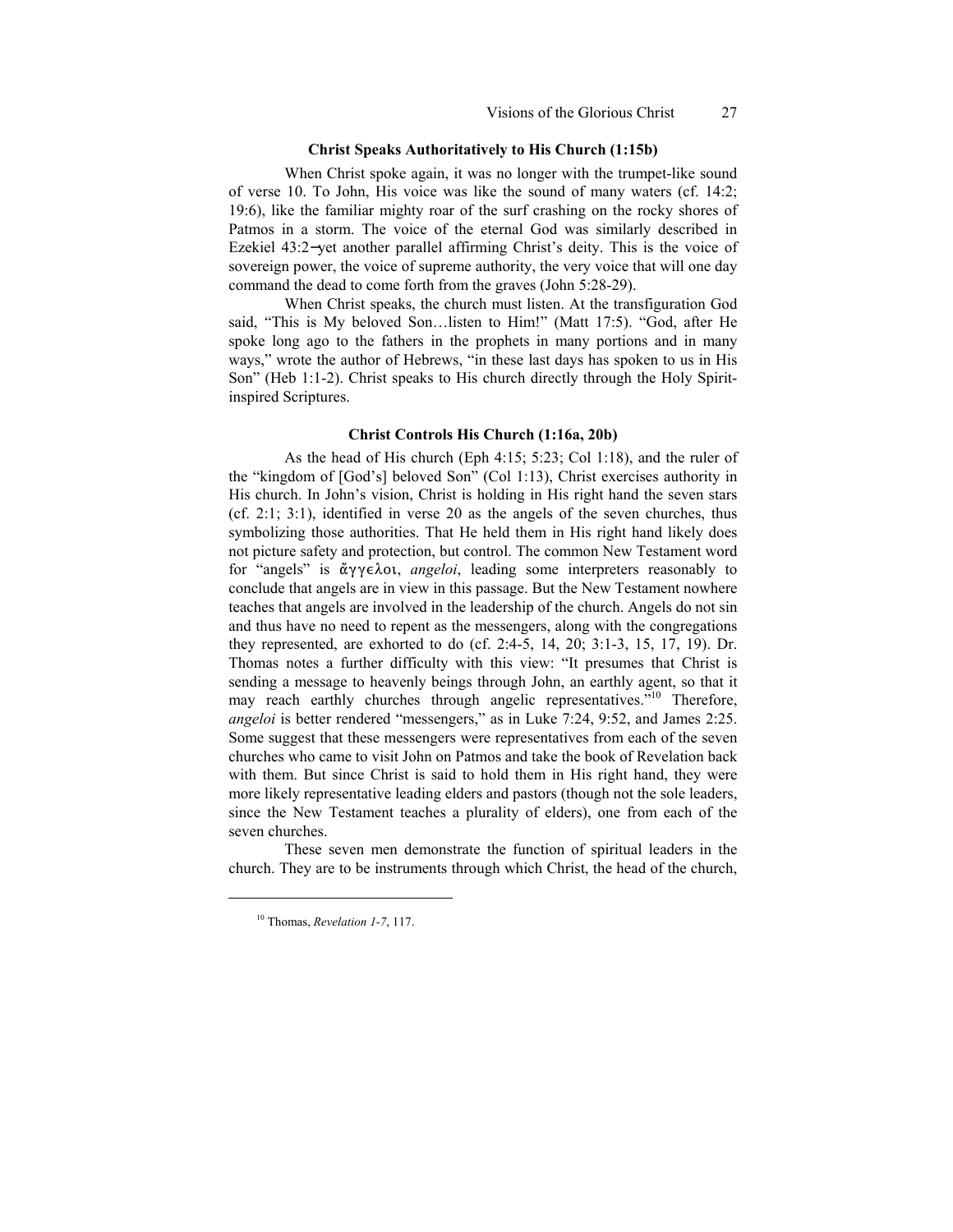mediates His rule. That is why the standards for leadership in the New Testament are so high. To be assigned as an intermediary through which the Lord Jesus Christ controls His church is a call to a sobering responsibility (cf. 1 Tim 3:1-7; Titus 1:5-9 for the qualifications for such men).

# **Christ Protects His Church (1:16b)**

The Lord Jesus Christ's presence also provides protection for His church. The sharp two-edged sword that came out of His mouth is used to defend the church against external threats (cf. 19:15, 21). But here it speaks primarily of judgment against enemies from within the church (cf. 2:12, 16; Acts 20:30). Those who attack Christ's church, those who would sow lies, who create discord, or otherwise harm His people, will be personally dealt with by the Lord of the church. His word is potent (cf. Heb 4:12-13), and will be used against the enemies of His people (cf. 2 Thess 2:8), so that all the power of the forces of darkness, including death itself (the "gates of Hades"; Matt 16:18) will be unable to prevent the Lord Jesus Christ from building His church.

# **Christ Reflects His Glory Through His Church (1:16c)**

John's vision of the glorified Lord of the church culminated in this description of the radiant glory evident on His face, which John could only describe as like the sun shining in its strength. John borrowed that phrase from Judges 5:31, where it describes those who love the Lord (cf. Matt 13:43). The glory of God through the Lord Jesus Christ shines in and through His church, reflecting His glory to the world (cf. 2 Cor 4:6). And the result is that He is glorified (Eph 3:21).

#### **The Effects of the Vision (1:17-19)**

The overwhelming vision John witnessed dramatically altered him. Initially, his response was devastating fear, which the Lord removed by assurance and then by giving John a sense of duty.

# **Fear (1:17a)**

In a manner similar to his experience with the glory of Jesus on the Mount of Transfiguration more than six decades earlier (cf. Matt 17:6), John was again overwhelmed with terror at the manifestation of Christ's glory and fell at His feet like a dead man. Such fear was standard for those few who experienced such unusual heavenly visions (cf. Judg 13:22; Isa 6:5; Ezek 1:28; 3:23; 9:8; 43:3; 44:4; Dan 10:8-9).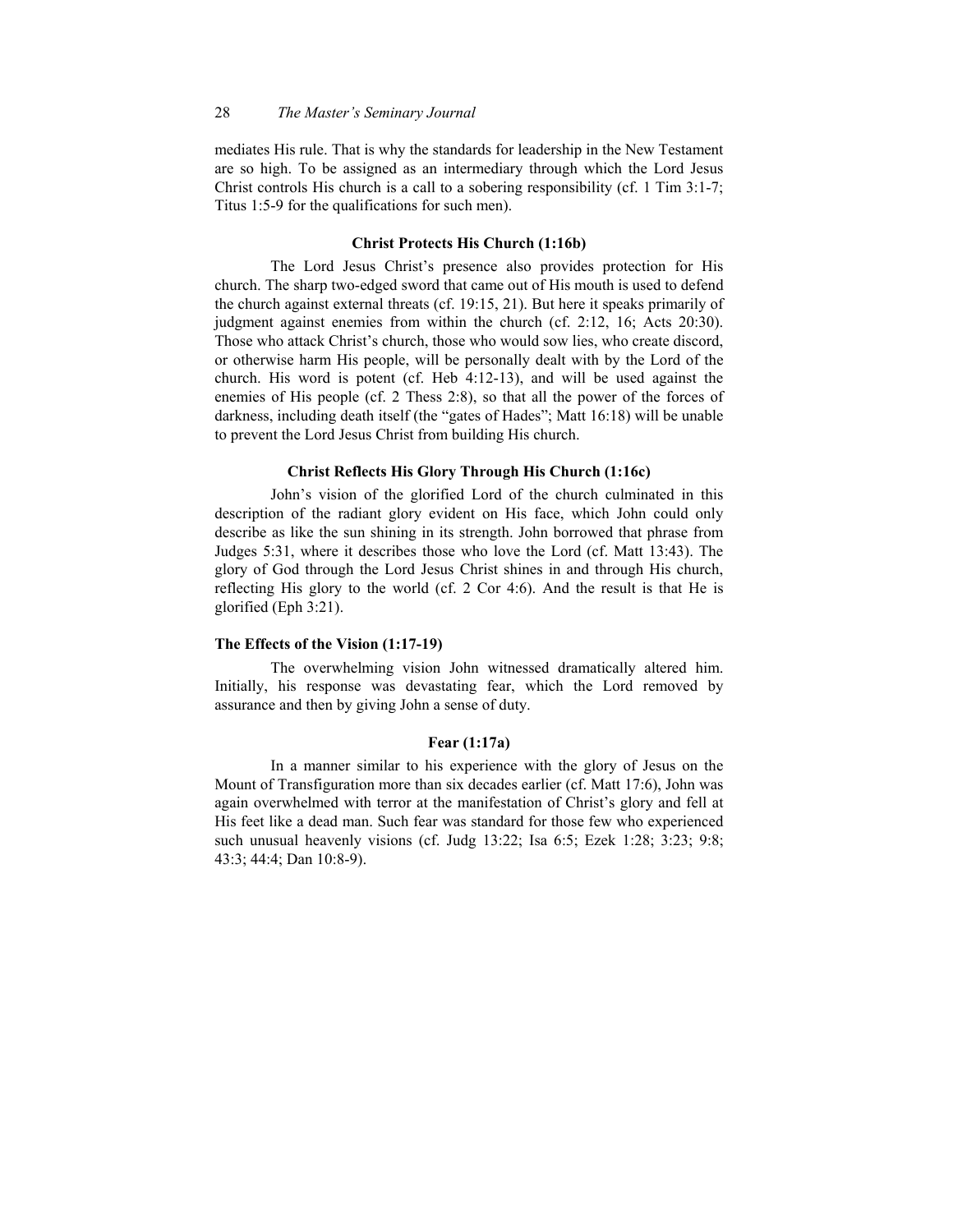#### **Assurance (1:17b-18)**

As He had done so long ago at the Transfiguration (Matt 17:7), Jesus placed His right hand on John and comforted him with a touch of reassurance. Jesus' comforting words "Do not be afraid," (lit. "Stop being afraid") reveal His compassion for the terrified apostle. Similar words of comfort are God's response throughout Scripture to His own who are overwhelmed by His majestic presence (e.g., Gen 15:1; 26:24; Judg 6:23; Matt 14:27; 17:7; 28:10).

The comfort and assurance Jesus offered was based on who He is and the authority He possesses.

Jesus identified Himself as the first and the last (cf. 2:8; 22:13), a title used of God in the Old Testament (Isa 44:6; 48:12; cf. 41:4). When all false gods have come and gone, only He remains. He existed before them, and will continue to exist eternally, long after they have been forgotten. Jesus' application of that title to Himself is another powerful claim to deity.

The second title of deity Jesus claimed is that of the living One (cf. John 1:4; 14:6). That also is a title used throughout Scripture to describe God (e.g., Josh 3:10; 1 Sam 17:26; Ps 84:2; Hos 1:10; Matt 16:16; 26:63; Acts 14:15; Rom 9:26; 2 Cor 3:3; 6:16; 1 Thess 1:9; 1 Tim 3:15; 4:10; Heb 3:12; 9:14; 10:31; Rev 7:2). God is the eternal, uncaused, self-existent One. In John 5:26 Jesus said to His Jewish opponents, "Just as the Father has life in Himself, even so He gave to the Son also to have life in Himself," thus claiming full equality with God the Father.

The One whose presence struck fear into John's heart, the first and the last, the living One, the One whose death freed him from his sins (Rev 1:5), is the very One who comforted and reassured John. In the words of the apostle Paul, "What then shall we say to these things? If God is for us, who is against us?" (Rom 8:31).

Christ's seemingly paradoxical declaration, "I was dead, and behold, I am alive forevermore," provides further grounds for assurance. The Greek text literally reads, "I became dead." The living One, the eternal, self-existent God who could never die, became man and died. As Peter explains, Christ was "put to death in the flesh, but made alive in the spirit" (1 Pet 3:18). In His humanness He died, without ceasing to live as God.

Christ lives forever in a union of glorified humanity and deity, "according to the power of an indestructible life" (Heb 7:16). "Christ, having been raised from the dead," wrote Paul "is never to die again; death no longer is master over Him" (Rom 6:9). That truth provides comfort and assurance, because Jesus "is able to save forever those who draw near to God through Him, since He always lives to make intercession for them" (Heb 7:25). In spite of his sinfulness in the presence of the glorious Lord of heaven, John had nothing to fear because that same Lord had paid by His death the penalty for John's sins (and those of all who believe in Him) and risen to be his eternal advocate.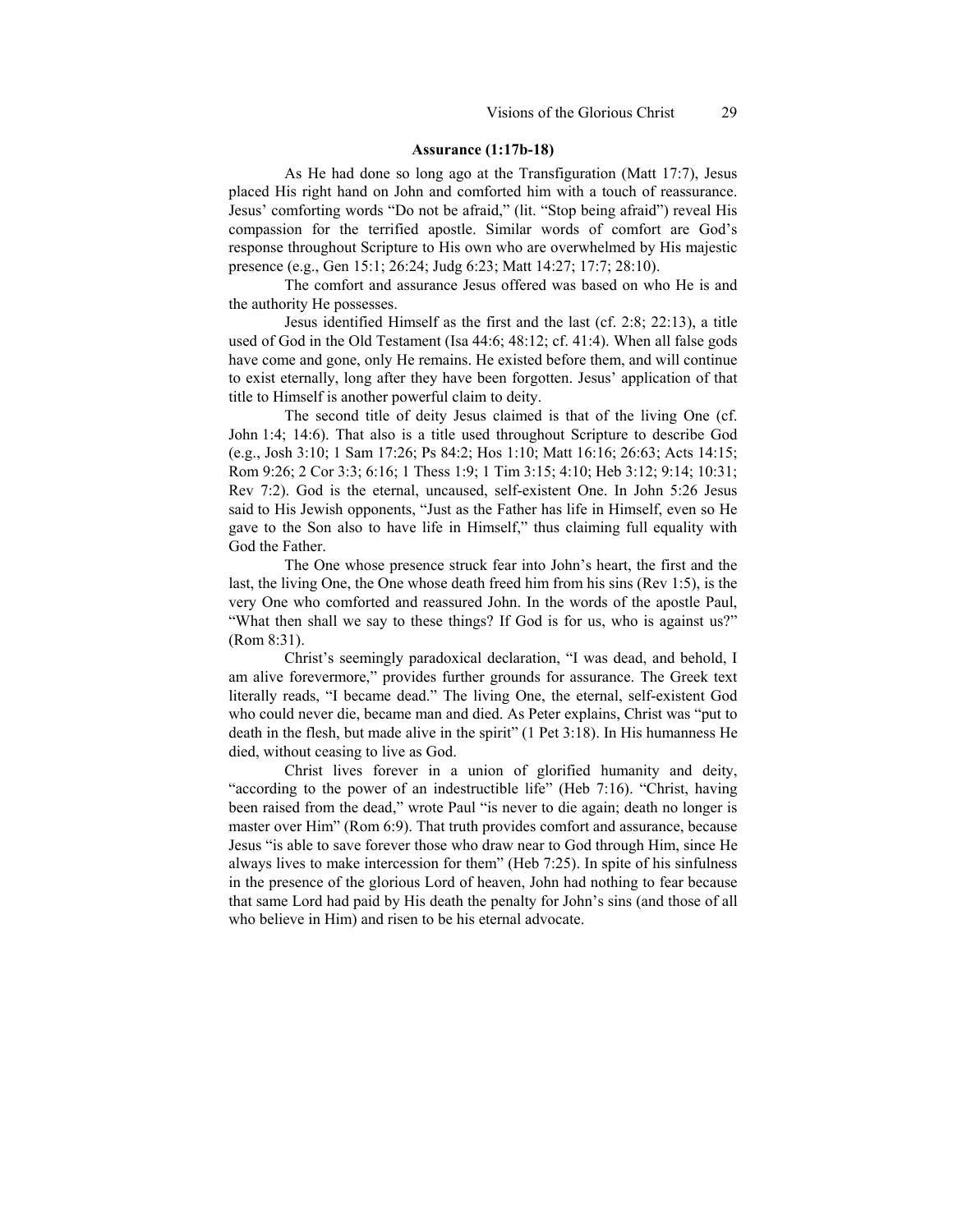## 30 *The Master's Seminary Journal*

As the first and the last, the living One, Jesus holds the keys of death and of Hades. Those terms are essentially synonymous, with death being the condition and Hades the place. "Hades" is the New Testament equivalent of the Old Testament term Sheol and refers to the place of the dead. "Keys" denote access and authority. Jesus Christ has the authority to decide death and life for everyone. And John, like all the redeemed, had nothing to fear, since Christ had already delivered him from death and Hades by His own death.

Knowing that Christ has authority over death provides strong confidence, since believers need no longer fear it. Jesus declared, "I am the resurrection and the life; he who believes in Me will live even if he dies…because I live, you will live also" (John 11:25; 14:19). Jesus conquered Satan and took the keys of death away from him: "through death [Christ rendered] powerless him who had the power of death, that is, the devil, and [delivered] those who through fear of death were subject to slavery all their lives" (Heb 2:14-15). The knowledge that Christ "loves us, and released us from our sins by His blood" (Rev 1:5) provides the assurance of eternal life that is the balance to the reverential fear that His glory and majesty evoke.

### **Duty (1:19)**

The astounding vision John saw inspired in him a healthy tension between fear and assurance. But to that was added a reminder of his duty. Christ's earlier command to write (v. 11) was expanded, as John is told to record three features. First, the things which you have seen, the vision John had just seen and recorded in verses 10-16. Next, the things which are, a reference to the letters to the seven churches in chapters 2 and 3 which describe the present state of the church. Finally, John was to write the things which will take place after these things, the prophetic revelations of future events unfolded in the remainder of Revelation (Rev 6-22).

# **CHRIST AND THE UNGODLY – A VISION OF TERROR**

"I saw heaven opened; and behold, a white horse, and He who sat upon it is called Faithful and True; and in righteousness He judges and wages war. And His eyes are a flame of fire, and upon His head are many diadems; and He has a name written upon Him which no one knows except Himself. And He is clothed with a robe dipped in blood; and His name is called the Word of God. And the armies which are in heaven, clothed in fine linen, white and clean, were following Him on white horses. And from His mouth comes a sharp sword, so that with it He may smite the nations; and He will rule them with a rod of iron; and He treads the winepress of the fierce wrath of God, the Almighty. And on His robe and on His thigh He has a name written, KING OF KINGS AND LORD OF LORDS." (19:11-16)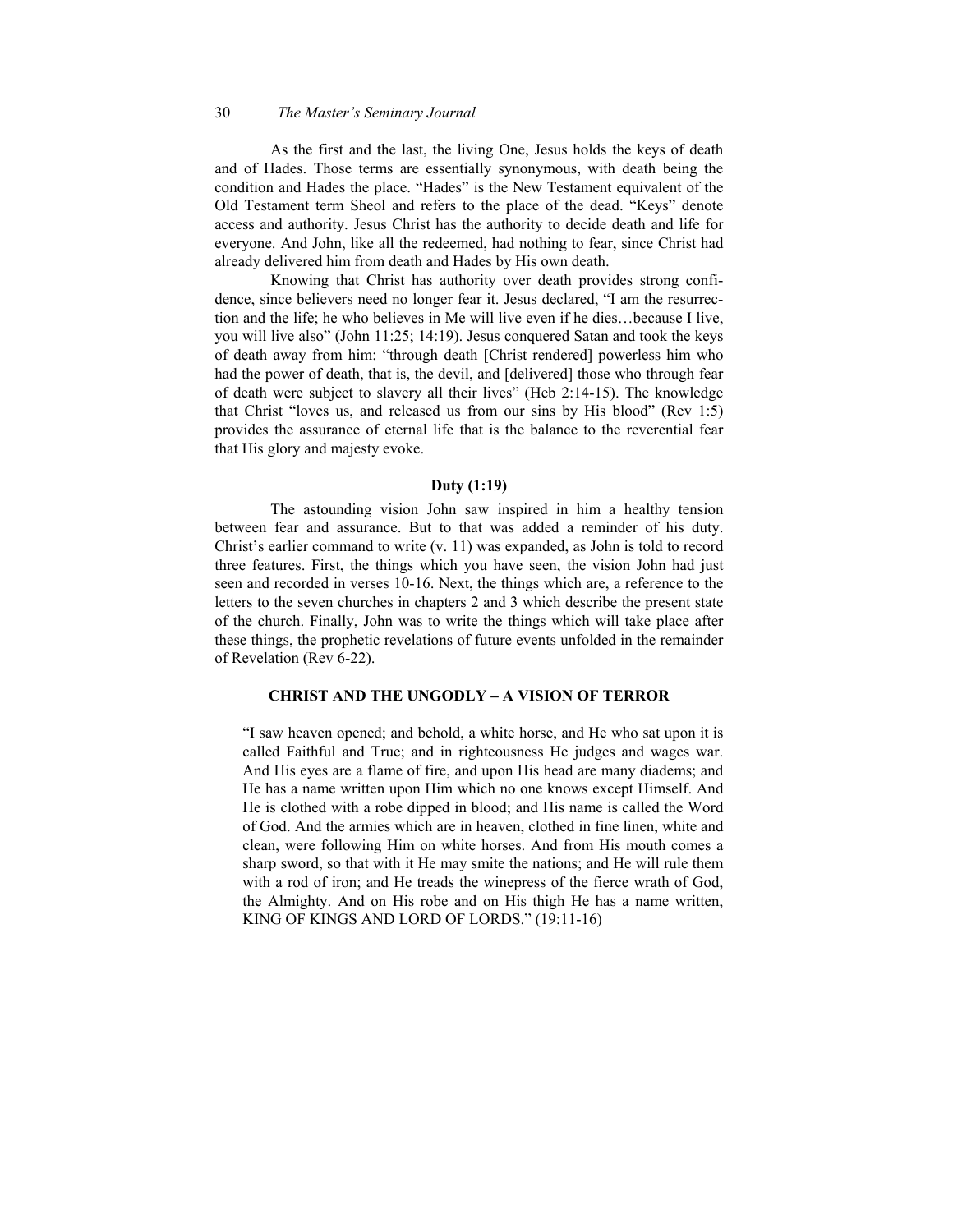From that glorious vision of the Lord Jesus Christ in which all fear is dispelled by the One who died and rose from the dead for the forgiveness of the sins of His beloved saints, we move to the vision in which the glories of the Lord also are frighteningly vivid, but in which there is unrelenting and unmitigated terror unrelieved on those who reject the gospel. These verses may be divided into four parts: 1) the return of the Conqueror; 2) the regiments of the Conqueror; 3) the rule of the Conqueror; and 4) the royalty of the Conqueror.

Background for this passage is found in Isaiah 11. As the chapter begins, the prophet writes that a shoot will spring from the stem of Jesse. This refers to the Messiah coming from the line of Jesse through David, Jesse's son. "A branch from his roots will bear fruit. And the Spirit of the LORD will rest on Him, the spirit of wisdom and understanding, and the spirit of counsel and strength, the spirit of knowledge and the fear of the LORD and He will delight in the fear of the LORD, and He will not judge by what His eyes see, nor make a decision by what His ears hear" (vv. 1-3). In other words, He will make no superficial judgments. "But with righteousness He will judge the poor, and decide with fairness for the afflicted of the earth; and He will strike the earth with a rod of His mouth and with the breath of His lips He will slay the wicked. And righteousness will be the belt about His loins, and faithfulness the belt about His waist" (vv. 4-5). There is the promise of the Messiah and of His reign.

Isaiah 63 also provides background to this vision. "Who is this who comes from Edom, with garments of glowing colors from Bozrah, this One who is majestic in His apparel, marching in the greatness of His strength?" (v. 1). This, too, is a messianic portion of Isaiah's prophecy. "It is I who speak in righteousness, mighty to save" (v. 1). The mighty saving one is coming in garments of brilliant colors, (Heb. "crimson colors," red as the color of blood). Verse 2 says, "Why is Your apparel red, and Your garments like the one who treads in the winepress?" The answer comes: "I have trodden the wine trough alone, and from the peoples there was no man with Me. I also trod them in My anger and trampled them in My wrath; and their lifeblood is sprinkled on My garments, and I stained all My raiment. For the day of vengeance was in My heart, and My year of redemption has come. And I looked, and there was no one to help, and I was astonished and there was no one to uphold; so My own arm brought salvation to Me; and My wrath upheld Me. And I trod down the peoples in My anger, and made them drunk in My wrath, and I poured out their lifeblood on the earth" (vv. 3-6). The blood-splattered Messiah comes and by Himself tramples people under His wrath. Both Isaiah 11 and 63 provide parallels to the vision of Revelation 19.

The glorious vision of Christ in His return has already been anticipated in Revelation 14:14 where John "looked, and behold, a white cloud, and sitting on the cloud was one like a son of man, having a golden crown on His head, and a sharp sickle in His hand." Then using the analogy of grapes being harvested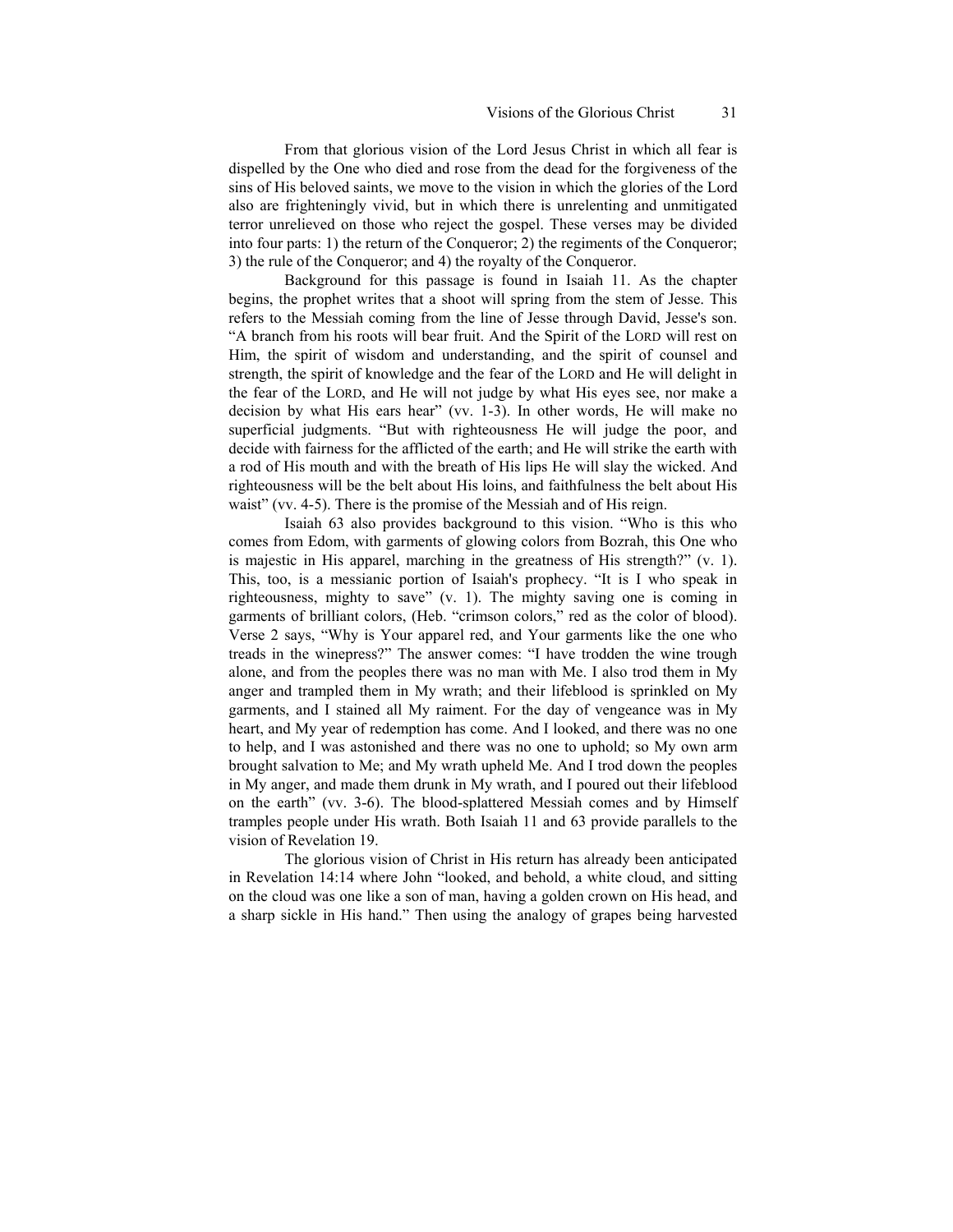and crushed in a winepress, John recorded that an angel took another sharp sickle and was told to put it in and gather the clusters from the vine of the earth because the grapes were ripe (vv. 17-18). They were then to be thrown into the winepress of the wrath of God and the winepress was trodden outside the city and the blood came out from the winepress up to the horses' bridles for a distance of two hundred miles (v. 20). Here is another devastating scene where blood is splattering up as high as the height of a horse, as the Messiah Himself executes the wrath of God with His angelic cohort.

Revelation 16 presents another vision of Christ's return. "I am coming like a thief" (v. 15). And when He comes, verse 16 adds that they gather them together to a battlefield which, in Hebrew, is called Armageddon.

So the vision in 19:11-16 has been anticipated both by Isaiah and by John in this very book.

# **The Return of the Conqueror (19:11-13)**

Again, heaven was opened (cf. 4:1) so that John could receive this glorious vision of the Lord Jesus Christ. He is obviously coming in fiery, flaming vengeance, with a sword of judgment, wearing blood-splattered garments. This is the fulfillment of the promise of Jesus Himself, "For just as the lightning comes from the east, and flashes even to the west, so shall the coming of the Son of Man be. Wherever the corpse is, there the vultures will gather" (Matt 24:27-28). It will be a time of unequalled destruction and carnage immediately after the Tribulation. The sun will be darkened; the moon will not give its light; the stars will fall from the sky; and the powers of the heavens will be shaken (Matt 24:29). In other words, the whole universe goes pitch black. "And then the sign of the Son of Man will appear in the sky, and then all the tribes of the earth will mourn and they will see the Son of Man coming on the clouds of the sky with power and great glory. And He will send forth His angels with a great trumpet and they will gather together His elect from the four winds, from one end of the sky to the other" (vv. 30-31). That is the same event being described in Revelation 19.

Jesus, the One who ascended to heaven (Acts 1:8-11), the One who has been seated at the Father's right hand (Heb 1:3), is seen returning. He is coming to receive the kingdom which the Father had promised to Him, the kingdom to which He was entitled. Revelation 5 recorded that the Father was seated on the throne in heaven and His hand held a book which was the title deed to the universe. No one in heaven or on earth, or under the earth was able to open the book or look into it. No one had the worthiness or the right to take possession of the universe. No one had the authority to open this sealed scroll and take possession. And so John recorded: "I began to weep greatly, because no one was found worthy to open the book, or to look into it" (5:4).

Then one of the elders said to John, "Stop weeping; behold, the Lion that is from the tribe of Judah, the root of David, has overcome so as to open the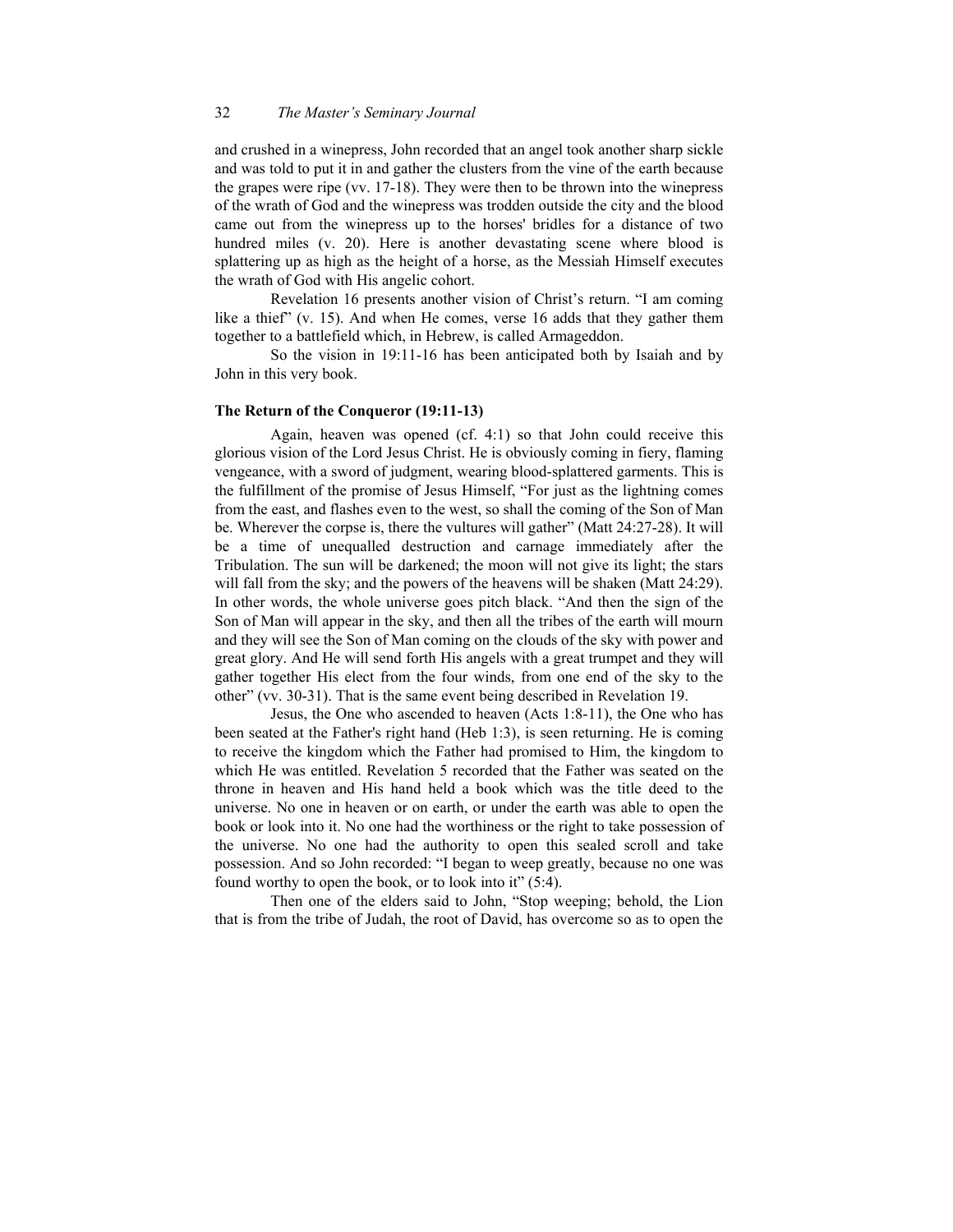book and its seven seals" (5:5). And John saw between the throne with the four living creatures and the elders, a Lamb standing as if slain, having seven horns and seven eyes which are the seven spirits of God sent out unto all the earth (5:6).

"And He came, and He took it out of the right hand of Him who sat on the throne" (5:7). The Lamb, the Messiah, having the privilege and the right to take the title deed out of the hand of God, did so. And everyone sang a new song, "Worthy art Thou to take the book, and break its seals; for Thou wast slain, and didst purchase for God with Thy blood men from every tribe and tongue and people and nation. And Thou has made them to be a kingdom and priests to our God; and they will reign upon the earth" (5:9-10).

He had the right to take possession of the world and to establish His Kingdom. And so the One who is pictured on the edge of heaven is about to come and does so. A wonderful anticipatory prayer for this event comes from Isaiah, "O that Thou wouldst rend the heavens and come down, that the mountains might quake at Thy presence – as fire kindles the brushwood, as fire causes water to boil – to make Thy name known to Thy adversaries, that the nations may tremble at Thy presence!" (64:1-2).

John sees Jesus no longer as a Lamb, no longer as He was portrayed in Zechariah 9:9, coming in humiliation, riding on the colt, the foal of an ass. But, in this case, he sees Him as the conqueror. Now white is not only the color of war chargers in the ancient Roman world, but it is the symbol of purity, of unblemished holy power. In contrast to the humble foal of a donkey which Jesus rode into the city of Jerusalem in His first "triumphal entry," He will come as the conqueror, the warrior King, to destroy the wicked, to overthrow the Antichrist, to bind Satan, to take control of the earth and the universe, and to establish Himself as KING OF KINGS AND LORD OF LORDS. The horses are symbolic. The sword out of His mouth is symbolic. The rod of iron is symbolic. The crowns are symbolic—all portraying the reality of His return.

As a point of comparison, it should be noted that there is nothing in this scenario that matches descriptions of the Rapture of the church as portrayed elsewhere in two New Testament passages. One is John 14:1-3 and the other is in 1 Thessalonians 4:13-18.

Jesus said He would prepare a place for the disciples and "I will come again and receive you to Myself; that where I am, there you may be also" (John 14:3). That was not a warning, that was a promise. Our Lord was not describing a judgment to be feared, but a blessing for which to be longed. This is an event believers look for, love, anticipate, and hope for because the Lord will take them to the heavenly home He is preparing for them.

But when He comes to judge, He comes to pour out wrath on the earth; then He will remain on the earth to establish His earthly kingdom. John 14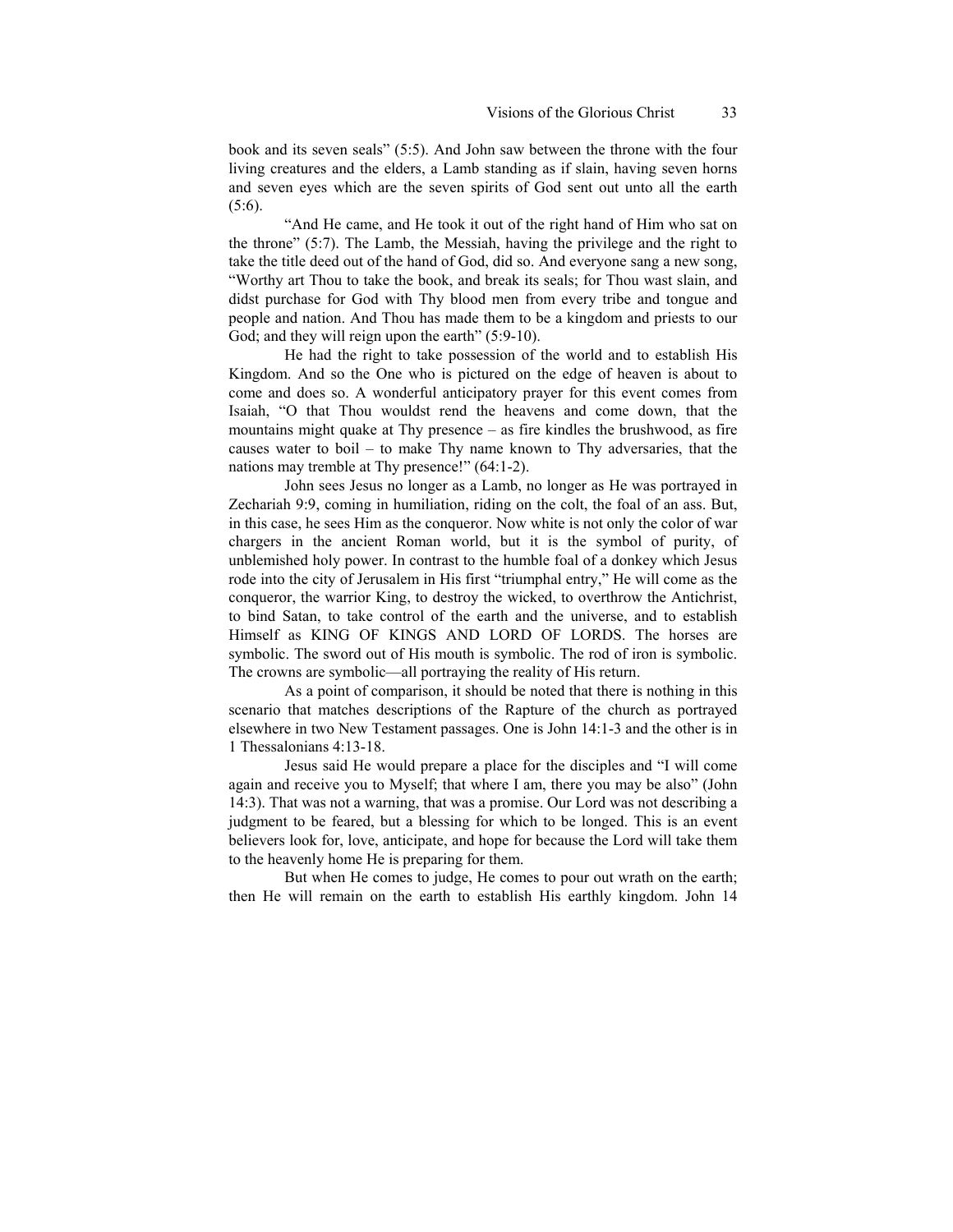describes a very different event. It's a taking away of the church into heavenly homes that have been prepared for the believers.

At the Rapture, Christ doesn't come all the way to the earth, He meets believers in the air and takes them to heaven. At His return to judge, He comes all the way to the earth and He doesn't come to meet His saints, but rather He brings them with Him. In the Second Coming, He comes to earth with His saints and establishes His millennial kingdom on earth (20:1-4). There's nothing in the Rapture texts of John 14 or 1 Thessalonians 4 to speak of judgment; but in Revelation 19 everything is judgment. The Rapture event is one of blessing. This is an event of cursing.

Furthermore, the Second Coming of Jesus Christ is preceded by blackness, the darkened sun, the blackened moon, the stars falling, smoke filling the universe, lightning and blinding glory then introducing the arrival of Jesus Christ. Such aspects are not associated with His coming for His saints in John 14 or 1 Thessalonians 4. For these reasons, I believe in the removal of the church to heaven before the breaking out of the terrible judgments of His wrath (Rev. 6-19) culminating with His return to earth later, after the great tribulation, with His previously raptured saints to participate in His Kingdom and to reign with Him.

Verse 11 records that He who sat upon the white horse, is called "Faithful and True" (cf. 3:14), indicating that He is faithful to whatever He promises and He speaks only the truth including this promise to return.

Verse 11 adds that, "in righteousness He judges and wages war." If He is faithful and true to His word, He has to act in righteousness. He has to have a holy and righteous reaction against sin, and He does. Faithful to His righteous character, faithful to His holy nature, true to His word, He comes to do what He promised to do, what righteousness demands He do, to judge with wrathful vengeance.

Once He came as Savior; here He comes as judge. When He was here the first time, wicked men judged Him. When He comes the second time, He will judge wicked men. He will not only be the judge, but He will also be the executioner as He makes war. As Isaiah 63 indicates, He treads the winepress of the wrath of God alone (v. 3). Angels are not executioners. But He alone treads the winepress. He alone has the power to execute judgment (cf. Acts 17:31).

This is a different Jesus than people are used to seeing. He is usually ministering to the needy, feeding the hungry, healing the sick, casting demons out of people, and giving peace to troubled hearts. He is seen here quite differently from the vision of Revelation 1; He comes on a war mission to search and to destroy.

This is not a new character for God, nor is it a different personality than the God of the Old Testament. At the Red Sea, when Jehovah destroyed Pharaoh and his hosts, Israel said, "The LORD is a warrior" (Exod 15:3). The Lord has always been a warrior. So is His Son.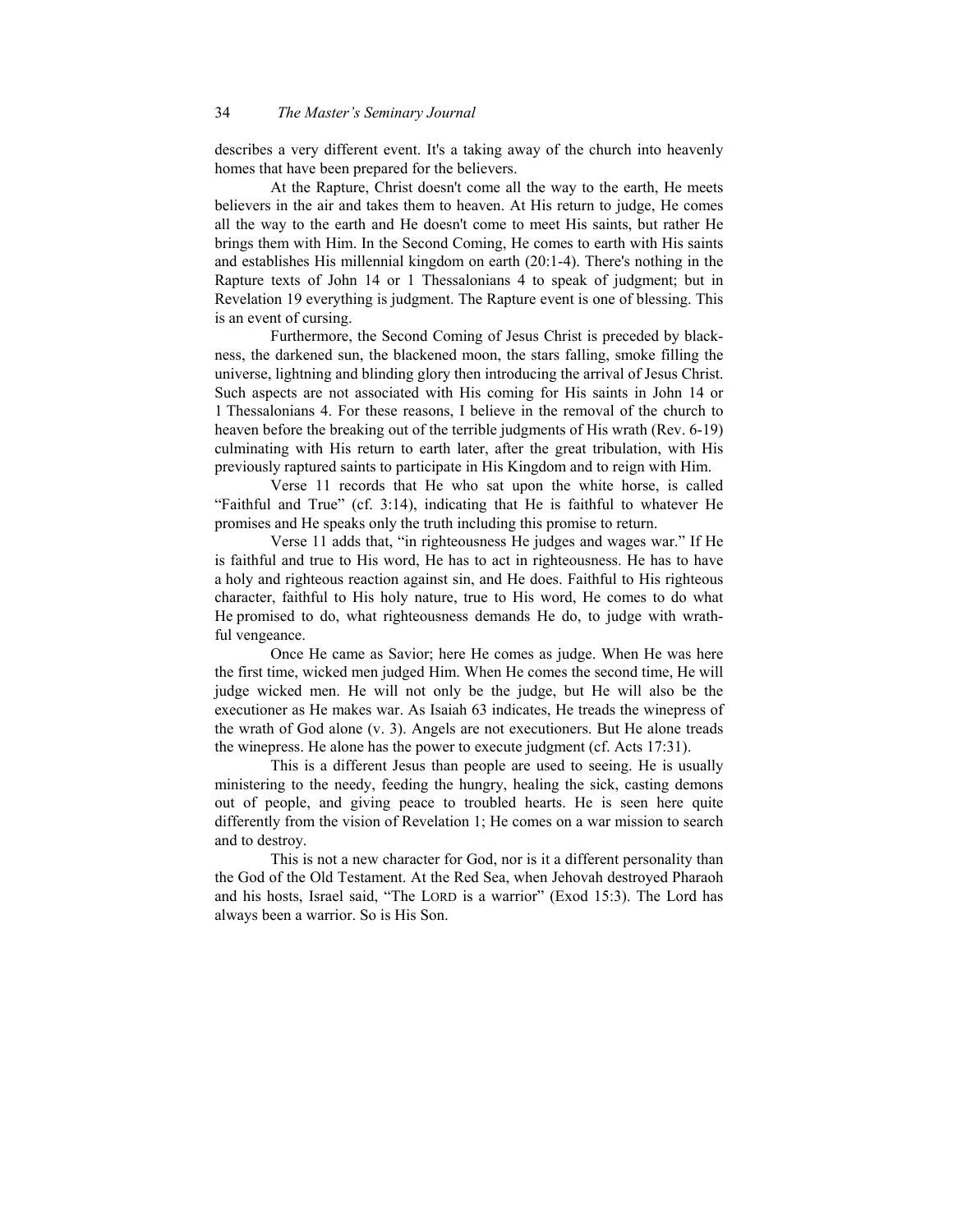Alexander Whyte commenting on John Bunyan's masterpiece, *The Holy War*, wrote: "Holy Scripture is full of wars and rumors of wars, the wars of the Lord, the wars of Joshua and the Judges, the wars of David with his and many other magnificent battle songs, till the best known name of the God of Israel in the Old Testament is the Lord of hosts. And then in the New Testament we have Jesus Christ described as the captain of our salvation. And then the whole Bible is crowned with a book, all sounding with battle cries, till it ends with that city of peace where they hang the trumpet in the hall and study war no more."<sup>11</sup>

The Lord is a man of war. In righteousness, He judges and makes war. Frankly, the judging has already been depicted in Revelation as described in the breaking of the seals, in the blowing of the trumpets, and the pouring out of the bowls. But here He makes a final war. He for long centuries has endured the rejection and scoffings patiently, the insults of men who contemplated Calvary and, as it were, spit on Him, who displayed human hatred and contempt, who through millennia have rejected the peace that He made through the blood of the cross. Such people then will find Him a warrior King. That's not to say that there will be any fighting on their part; rather, the end will come in a split second.

Heaven cannot be at peace with sin. God is of purer eyes than to behold evil and cannot look upon iniquity. God's patience has an end. He will not always tolerate iniquity. Justice will not always live with injustice. Truth will not always live with lies. Rebellion will not always go on. And when sin is finally incorrigible and man is incurable, then will come the destruction. Mercy abused will bring the executioner. Then will come the sword of insulted majesty, the wrath of rejected grace.

Furthermore, this Conqueror comes not as other conquerors out of covetousness, ambition, pride, or the love of power. This Conqueror comes in utter righteousness, in perfect holiness, in strict accord with every holy interest.

In the fearsome description, verse 12 adds, "And His eyes are a flame of fire, and upon His head are many diadems; and He has a name written upon Him which no one knows except Himself."

He has eyes like a flame of fire (cf. 1:14), in that nothing escapes His notice. He has penetrating knowledge. He can see into the recesses of every human heart with vision that sees everything.

"Upon His head are many crowns," many king's crowns, ruler's crowns. The idea is that He has collected all the crowns from all the world's rulers and put them on His head. Nobody else rules anyplace. Here is the ultimate symbol of sovereignty and the Kingdom has come in its fullness. Even Satan will yield his crown, as will the Antichrist.

<sup>&</sup>lt;sup>11</sup> Alexander Whyte, *Bunyan Characters, vol. 3: The Holy War* (London: Oliphant, Anderson and Ferrier, 1902) 2.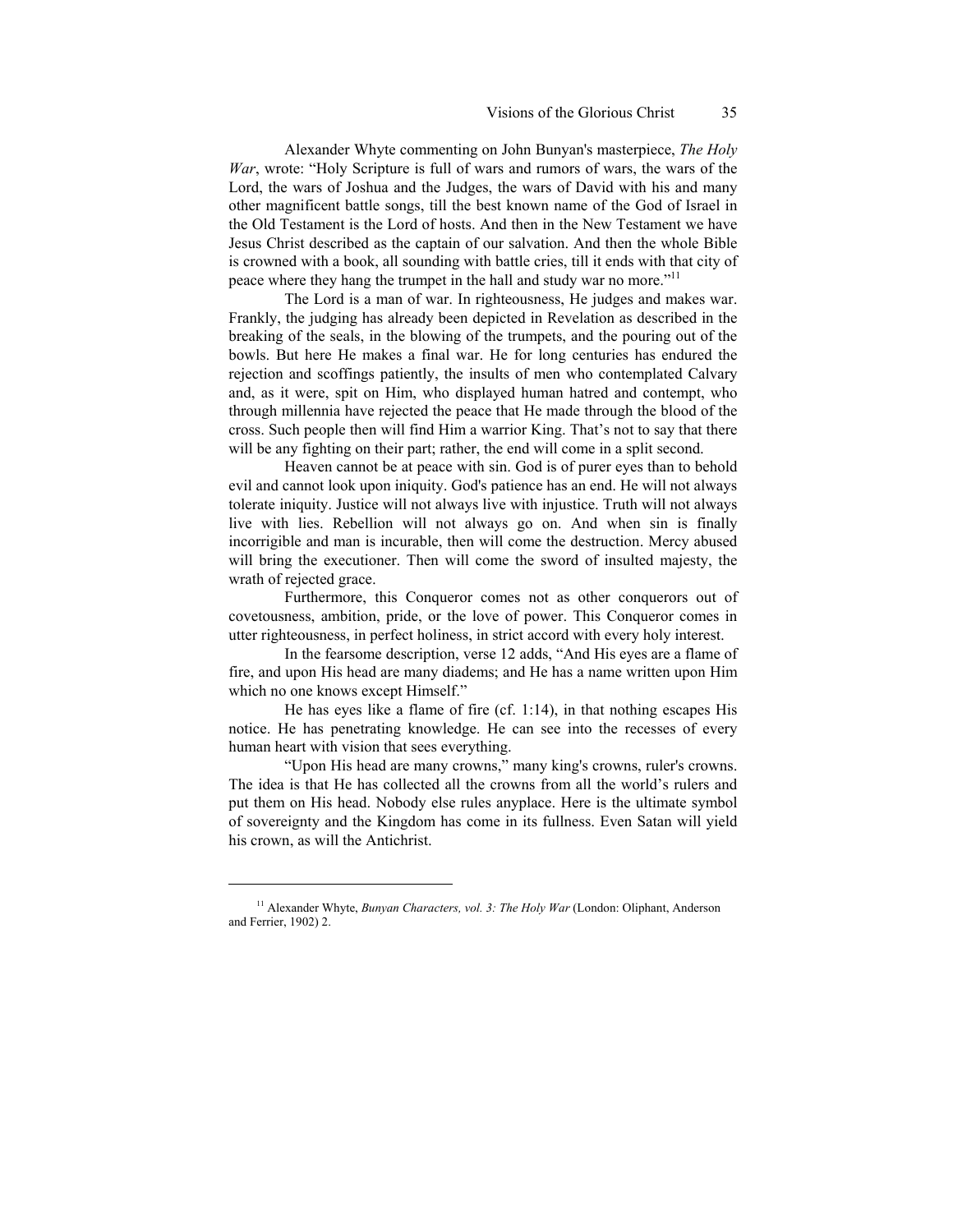# 36 *The Master's Seminary Journal*

This reflects a custom in the ancient world. When David, for example, conquered the Amorites (cf. 2 Sam 12), he put the crown of the vanquished king on his own head in addition to his own crown. When Ptolemy conquered Antioch, he set two crowns on his head, the crown of Asia and the crown of Egypt, signifying the comprehensive nature of his rule.<sup>12</sup> [Th](#page-17-0)e dragon had seven crowns; the beast had ten crowns; but Jesus will wear all crowns. Thus, verse 16 indicates that He is the King of Kings. There will be no crowns for anyone else in that hour.

In Revelation 11:15, we hear the same thought, put a different way. "The kingdom of the world has become the kingdom of our Lord, and of His Christ; and He will reign forever and ever." This refers to unassailable sovereignty.

Revelation 19:12 says about Him, "He has a name written upon Him which no one knows except Himself." John could see a name there, but either he couldn't read it, or he couldn't comprehend it when he did read it. It was unintelligible to him. It was beyond human comprehension. With all that we know of Jesus Christ, we will not know the fullness of the mystery of His person. John couldn't know it. There are realities that we will know in eternity that we can't know now, but the full mystery of His being may well never be known to us. We will know as we are known, to some degree, according to 1 Corinthians 13:12. But here was John in an exalted vision in heaven and there was a reality about Jesus that he could not comprehend. There is an incomprehensibility to the character of God that perhaps even an eternally glorified human will never completely know. The full incomprehensibility of God will always be incomprehensible. John is saying that there are realities about Him beyond anything we can ever comprehend.

Then in verse 13, further describing the returning King, John writes, "He is clothed with a robe dipped in blood; and His name is called the Word of God." This is not the blood that He shed on the cross since this is not a picture of redemption, but a picture of judgment. Clearly, the imagery here is of a conquering King with the blood-splattered garments of war.

How are we to understand that He will come with a blood-splattered garment, though the battle hasn't started? Where did the blood come from? This is not His first battle, this is His last battle. He has worn His battle clothes before. Who but He has fought the dragon? Who but He fought for Israel in the days of Joshua? Who but He fought the kings of Canaan and Taanach by the waters of Megiddo? Who but He vanquished six world powers past and all the nations that have by this time fallen? His garments have been splattered with blood for a long time. Who but He battled Pharaoh ending in the triumph of the Exodus? It is the

<span id="page-17-0"></span><sup>12</sup> Cf. 1 Maccabees 11:13. See also Robert H. Mounce, *The Book of Revelation*, rev. ed. in NICNT (Grand Rapids: Eerdmans, 1998) 353.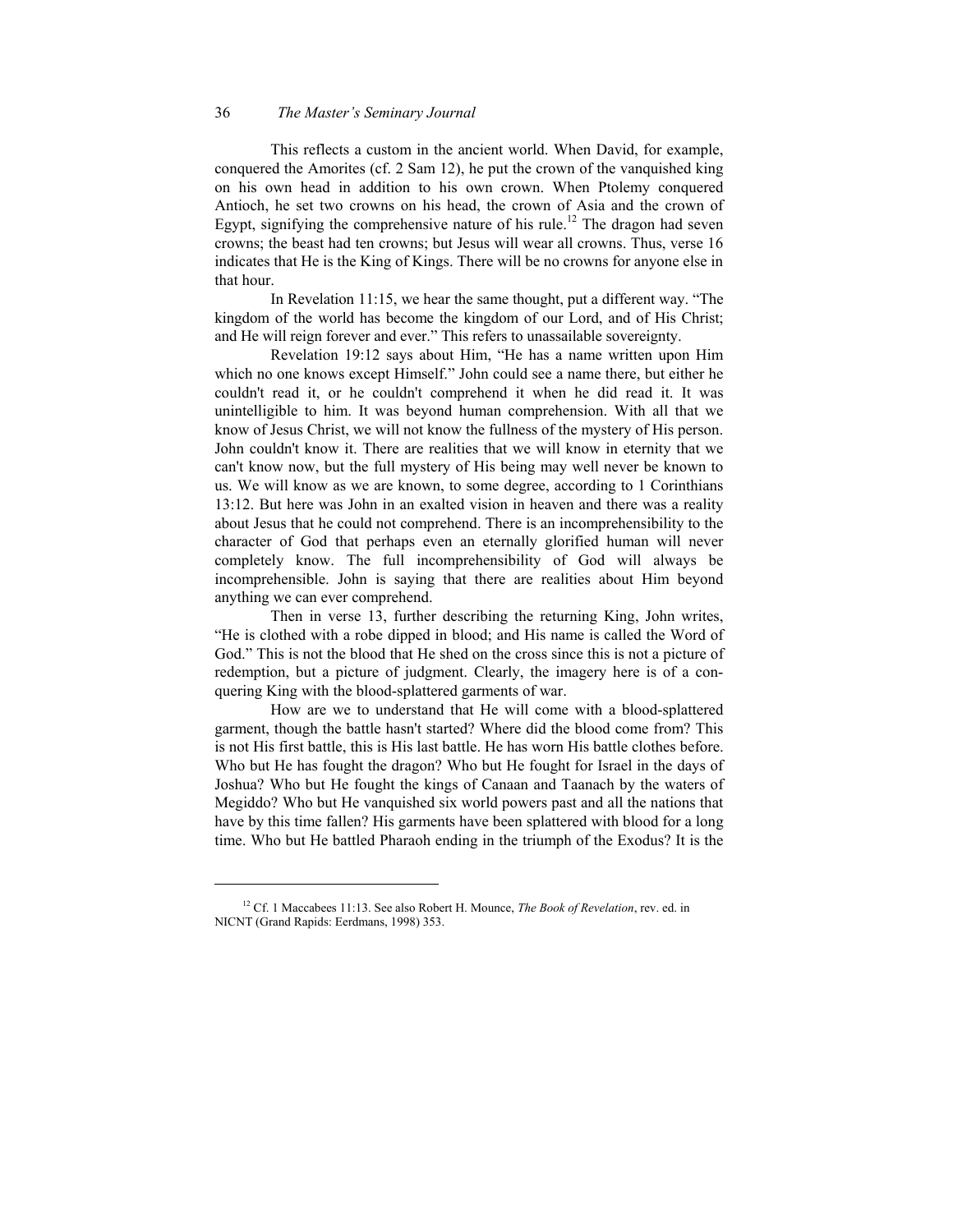Almighty Conqueror who has His war clothes on and His war clothes bear the stains of the blood of the vanquished from all His prior battles.

These battle clothes are to be stained again and the stains will be greater than ever before, as He treads the winepress of the wrath of God and blood splatters in every direction in the holocaust of fearful and comprehensive world judgment (cf. 2 Thess 1:7).

Verse 13 indicates that, "His name is called The Word of God." Just in case there is any question about who He is, we know who the Word of God is. John 1:14 says, "The Word became flesh and dwelt among us, and we beheld His glory." "In the beginning was the Word, and the Word was with God, and the Word was God" (John 1:1). The Word of God is none other than the second member of the Trinity, Christ, the incarnate One who is also the Creator. He is the One with the blood on His garments; He is the warrior King, who comes in judgment.

God chose to call Him "the Word of God" because He is the exact expression of God, He is the revelation of God (cf. Heb 1:1-3). He is the declaration of God. He is the One in whom we hear God speak and see God act. He is the full expression of the mind, the will, and the nature of God.

So the sum of His names really is a glorious picture. He has a name which no man knew, which expresses His essential deity. He has a name, the Word of God, which expresses His incarnate deity. And He has a name, King of kings and Lord of lords, which expresses His sovereign deity. Interestingly, the gospel plan is in those three names. He is God who revealed Himself to man, who some day will come to judge the ungodly and reign over the universe.

# **The Regiments of the Conqueror (19:14)**

The armies which are in heaven are clothed in fine linen, white and clean, and are following their King on white horses. Who are these glorified troops? Verses 7-8 help to answer that question since the fine linen is the righteousness or the righteous acts of the saints. They must include glorified saints already with the Lord in glory.

Prior to this event, the church will have already been raptured and now will return with Him. This would also encompass Tribulation saints who had been glorified. Revelation 7:9 portrays them standing before the throne and before the Lamb clothed in white robes. One of the elders says they are the ones who came out of the Great Tribulation and have washed their robes and made them white in the blood of the Lamb (7:14).

So the church, the Tribulation saints, and the Old Testament saints will also be coming with the Lord. Another group must be added, namely, the angels. Matthew 25:31 notes that when He comes, all the angels will come with Him. Ten thousand times ten thousand of the angels. All the saints of the Old Testament, all the saints of the church age, all the saints of the time of the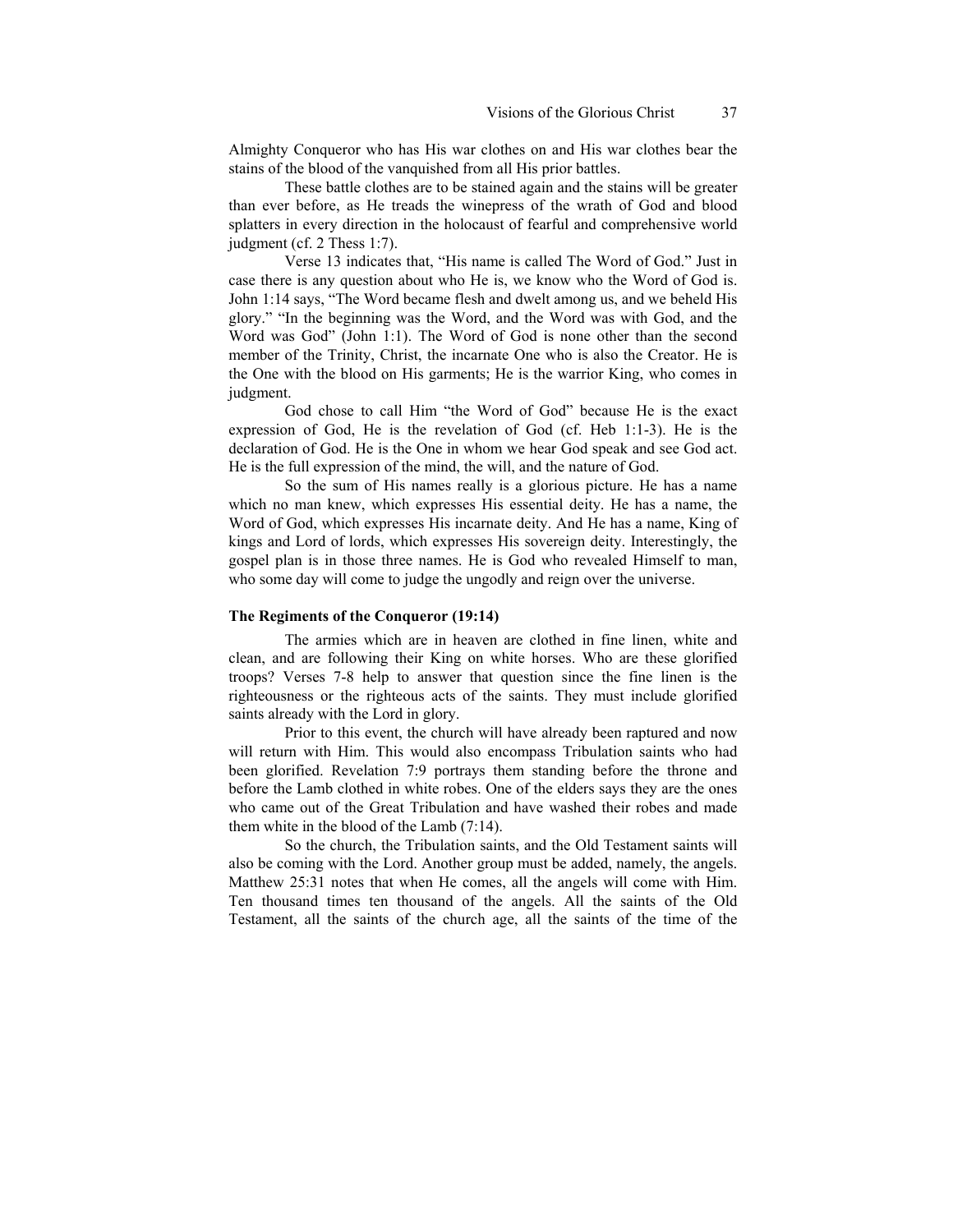Tribulation, and all the holy angels will come blazing out of heaven with the conquering King.

The regiments of heaven come with the Conqueror. Psalm 149:5, "Let the godly ones exult in glory; let them sing for joy on their beds. Let the high praises of God be in their mouths. And a two-edged sword in their hand, to execute vengeance on the nations, and punishment on the peoples; to bind their kings with chains, and their nobles with fetters of iron; to execute on them the judgment written; this is an honor for all His godly ones. Praise the LORD."

#### **The Rule of the Conqueror (19:15)**

The sharp sword is a symbol of His slaying power in 1:16. In that particular vision, the sword was a defending sword, protecting the church against the onslaught of Satan and his powers. Here, it is the sword of judgment, the sword of fury, the flaming sword of death, the sword out of His mouth with which He expresses the death-dealing power that comes in His words. Though the saints return with Christ to reign and rule, they are not executioners; believers are not those who carry out the vengeance. That will uniquely be His task. The angels may help in the gathering process (Matt 13:41-42, 49), but He treads the winepress alone. John wrote, "The Son of Man appeared for this purpose, that He might destroy the works of the devil" (1 John 3:8). Paul added, "Vengeance is Mine, I will repay, says the Lord" (Rom 12:19).

None of the saints who come with Him have any weapons. His word is enough. He will smite the earth with the rod of His mouth and with the breath of His lips He will slay the wicked (Isa 11:4).

"With this sword He will smite the nations." By then, Israel will have been purged. The elect out of Israel will have been redeemed and Gentiles saved in the Tribulation time will be preserved into the Kingdom. The rest of the world He will then slaughter in an instant with His word. Then, He will set up His Kingdom and rule as King of kings. Through that Kingdom, He will rule those nations with a "rod of iron" (cf. 12:5; Ps 2:8-9). What does that mean? It means instantaneous judgment; it means swift punishment of those who violate His law.

# **The Royalty of the Conqueror (19:16)**

So He comes in fury and in judgment. He will trample all the ungodly in an instant. Out of the mouth of the Lord Jesus Christ comes the sentence and the execution. That puts Him in a position to establish His glorious earthly Kingdom as King of kings and Lord of lords. It's written on His robe and on His thigh; that indeed is His name. "Gird Thy sword on Thy thigh, O Mighty One" (Ps 45:3). And on that same thigh is the name "King of kings and Lord of lords" (v. 16).

The vision pictures the King as having a banner that sweeps across and goes down on His thigh, indicating that He is ultimately the sovereign so that all